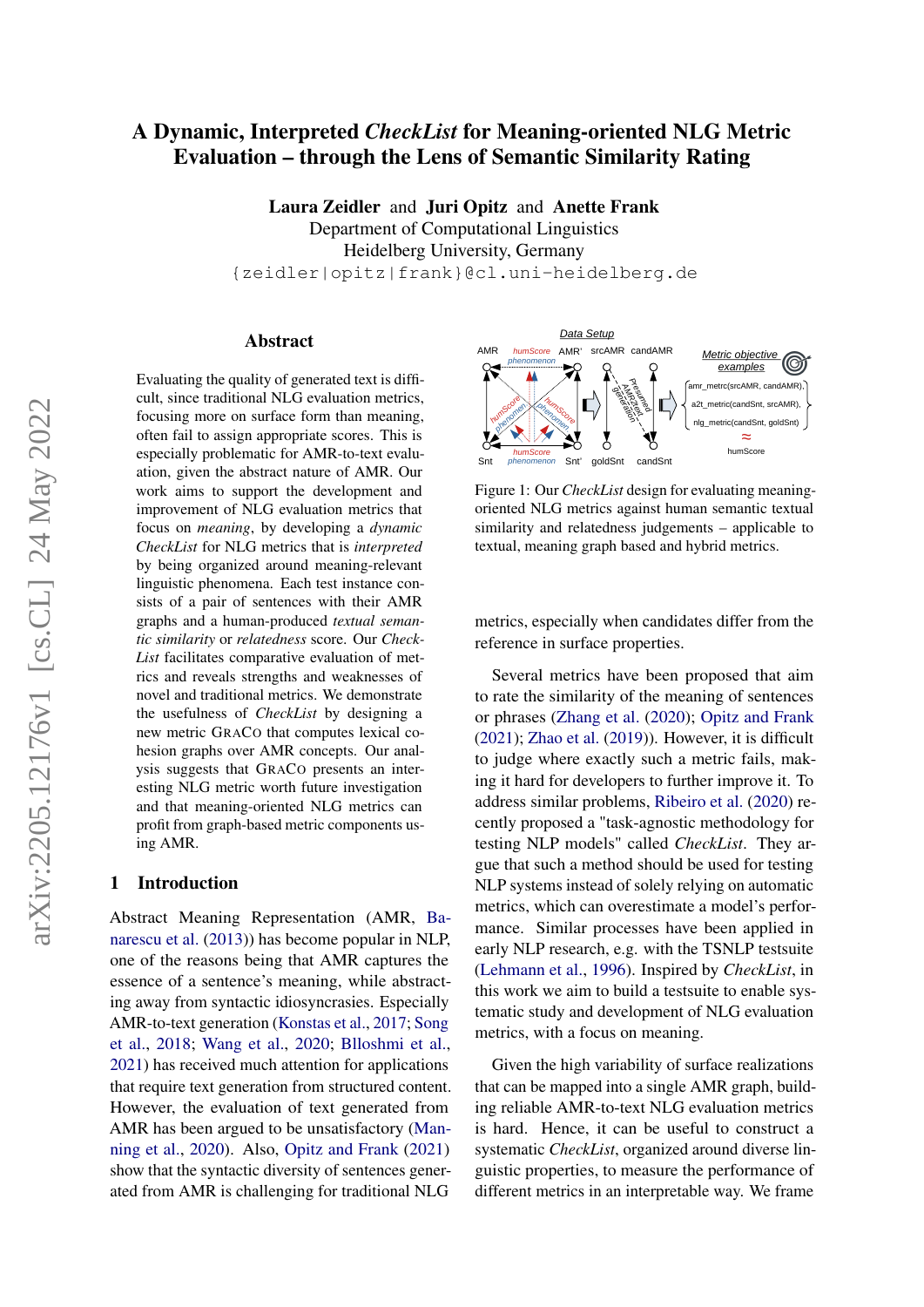our proposed CHECKLIST<sup>[1](#page-1-0)</sup> and analyses derived from it in an AMR-to-Text NLG setting, and focus especially on a metric's capability to assess how well a specific meaning component of an AMR is reflected in its textual realization. We measure this using sentence pairs that differ in single linguistic aspects and measure how well various NLG metrics are able to rate such meaning differences. We compare the metric scores to human judgments from semantic textual similarity (STS) and relatedness datasets and analyze the metrics using our interpreted *CheckList* (an outline is shown in Fig. [1\)](#page-0-0). Our contributions in this work are as follows:

- i) We empirically identify properties relevant for rating the quality of generated sentences based on their meaning.
- ii) We design an extensible, interpreted *Check-List* for evaluating NLG metrics, which offers 939 paired sentences with human judgements, covering 11 core linguistic phenomena.
- iii) We propose a new metric GRACO to assess the semantic similarity of sentence pairs through the lens of AMR graphs.
- iv) To showcase the potential of our approach, we provide an extensive comparative analysis of different types of NLG metrics, measuring their capacity of rating sentence similarity and relatedness according to linguistic differences.

# 2 Related Work

AMR-to-text evaluation Systems generating text from AMR graphs are typically evaluated using NLG metrics that were originally designed for other NLG tasks. BLEU [\(Papineni et al.,](#page-10-5) [2002\)](#page-10-5) or the CHRF $(++)$  (Stanojević et al., [2015;](#page-11-4) Popović, [2015,](#page-10-6) [2016;](#page-10-7) [Popov,](#page-10-8) [2017\)](#page-10-8) metrics, e.g., are extensively used in MT. But [May and Priyadarshi](#page-10-9) [\(2017\)](#page-10-9) have shown that BLEU does not correspond well to human ratings of generations from AMR. Confirming this result, [Manning et al.](#page-10-1) [\(2020\)](#page-10-1) argue that existing automatic metrics fail to provide nuanced views on AMR-to-text generation quality. In an attempt to mitigate such issues, [Opitz and Frank](#page-10-2) [\(2021\)](#page-10-2) introduced a metric that combines meaning  $(M)$  and form  $(F)$  assessment in a weighted  $\mathcal{MF}$  score, finding that system performances differ considerably in these two key quality aspects.

But to date, little is known about how different metrics measure meaning differences of generated sentences with regard to specific meaning alterations that may occur between a source and a reference. Our work provides a method and resources that can be used for performing such a detailed assessment for AMR-to-text generation metrics, and NLG evaluation metrics in general.

Checklist The current practice for evaluating NLP models is to assess their performance on unseen test data. Yet, summarizing performance in a single numerical score makes it difficult to assess where a model fails and how to fix remaining errors [\(Wu et al.,](#page-11-5) [2019\)](#page-11-5). [Ribeiro et al.](#page-10-3) [\(2020\)](#page-10-3) therefore proposed CHECKLIST, a methodology and tool for evaluating NLP systems based on the idea of *behavioural testing*, often used in software engineering. It aims at assessing specific capabilities of a system by testing whether inputs that feature specific properties will produce the expected output, without requiring knowledge of system's inner workings. This procedure is well-known in NLP, where before the rise of large-scale evaluation datasets, systems were tested and evaluated on so-called *testsuites* [\(Lehmann et al.,](#page-10-4) [1996\)](#page-10-4) that focused on specific *linguistic capabilities*. [Ribeiro](#page-10-3) [et al.](#page-10-3) [\(2020\)](#page-10-3) adopted this approach to make their methodology applicable to many different NLP tasks. They evaluate multiple models on Sentiment Analysis, QA or Machine Reading Comprehension, showing that their method is beneficial in NLP: complementary to broad-scale evaluations, it can reveal specific points of failure, hence giving more detailed insight into a model's performance.

Semantic Textual Similarity (STS) Judging the similarity of texts is essential in tasks such as IR, text summarization or QA. But capturing semantic ambiguity, syntactic variance and paraphrasing is difficult. Hence, research started to investigate Semantic Textual Similarity (STS)<sup>[2](#page-1-1)</sup>, by tasking systems to judge the semantic similarity of sentences. Besides knowledge-based and distributional methods, neural methods have recently been proposed for STS estimation [\(Chandrasekaran and Mago,](#page-9-2) [2021\)](#page-9-2). For example, S(entence)-BERT [\(Reimers](#page-10-10) [and Gurevych,](#page-10-10) [2019\)](#page-10-10) leverages pre-trained language models to predict STS scores, building on the insight of models that compute general sentence

<span id="page-1-0"></span><sup>&</sup>lt;sup>1</sup>The term *CheckList*, coined by [Ribeiro et al.](#page-10-3) [\(2020\)](#page-10-3), refers to their proposed methodology as well as concrete instantiations of such testsuites. We thus use the term *CheckList* (in italics), to refer to our interpreted NLG testsuite.

<span id="page-1-1"></span><sup>&</sup>lt;sup>2</sup>STS is a main component of SentEval and follow-up challenges, initiated by [Conneau and Kiela](#page-9-3) [\(2018\)](#page-9-3).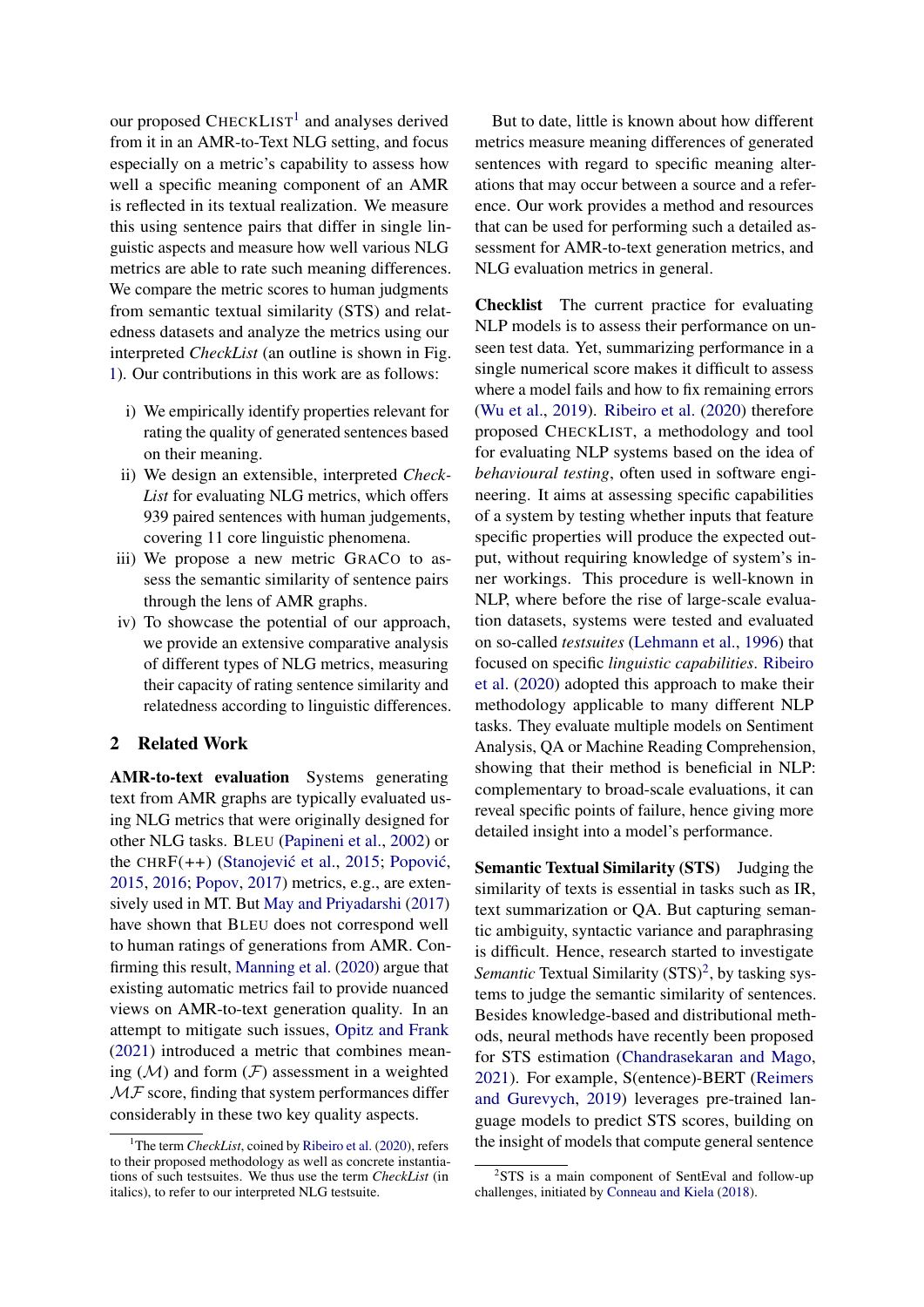<span id="page-2-1"></span>

Figure 2: Example of a test case in our *CheckList* consisting of two sentence and AMR pairs. Drawn from the SICK dataset, with semantic relatedness score 4.4.

representations using paired sentence encoders [\(Conneau et al.,](#page-9-4) [2017\)](#page-9-4). These models outperform most traditional STS metrics, but lack interpretability. In our work we leverage STS and SentEval challenge datasets with human-rated semantic similarity (STS) and semantic relatedness (SICK) scores, to construct an interpreted *CheckList* that can be used to assess meaning-oriented NLG evaluation metrics, by evaluating them against human ratings.

# 3 An Interpreted Testsuite for Meaningoriented NLG Evaluation Metrics

#### <span id="page-2-4"></span>3.1 Aims and Method

The challenge of AMR-to-text NLG evaluation lies in the wide variability of sentences that can verbalize an abstract meaning representation. In our *CheckList*, we will consider human judgements of semantic textual similarity as a criterion for evaluating the adequacy of different NLG metrics for the AMR-to-text NLG evaluation task.

Specifically, we employ sentence pairs with human scores from the SICK and STS benchmarks $3$ as test instances for our *CheckList* (cf. Fig. [2\)](#page-2-1). We select pairs that *differ* by specific phenomena that can affect their semantic similarity, such as additional modifiers of a noun or verb, negation, or changes in the semantic roles of verb arguments. We parse such sentence pairs  $S_{A,B}$  into pairs of AMR graphs  $AMR_{A,B}$  that we manually validate.

Given such instances, we consider sentences  $S_A$ and  $S_B$  as a reference and candidate generation, and a pair of  $AMR$  and S as a sentence generated from an input AMR. For  $AMR_A$  we can take  $S_A$ as gold reference and  $S_B$  as a candidate generation; conversely,  $S_B$  can serve as a reference for  $AMR_B$ , and  $S_A$  as a candidate. We then interpret the human score for  $S_{A,B}$  as a gold standard for a metric score that rates the appropriateness of  $S_B$ 

<span id="page-2-3"></span>

| Pheno-<br>menon                                                                                     | Reference                                       | <b>AMR-to-text Generation</b>                  |  |  |  |  |  |
|-----------------------------------------------------------------------------------------------------|-------------------------------------------------|------------------------------------------------|--|--|--|--|--|
| Antonymy                                                                                            | Flowers are so inconsistent!                    | flowers are so consistent.                     |  |  |  |  |  |
| Negation                                                                                            | My Drawing Number One.                          | not my picture number one.                     |  |  |  |  |  |
| Omission                                                                                            | the prince laughed, puzzled.                    | the prince laughed.                            |  |  |  |  |  |
| Passive                                                                                             | The wind blows them away.                       | they were blown away by wind.                  |  |  |  |  |  |
| Role Switch                                                                                         | The planet was inhabited by a<br>conceited man. | the conceit man is inhabited by<br>the planet. |  |  |  |  |  |
| hyponymy, co-hyponymy, partial synonymy,<br>more<br>articles, subordinate clause types<br>phenomena |                                                 |                                                |  |  |  |  |  |

Table 1: (Modified) sentence pairs from AMR-to-text on the Little Prince AMR corpus.

for  $AMR<sub>A</sub>$ , given  $S<sub>A</sub>$  as a reference, or  $S<sub>A</sub>$  for  $AMR_B$ , given  $S_B$  as reference (see Fig. [1\)](#page-0-0).

Following this rationale, our *CheckList* will offer curated input AMR graphs, their underlying sentences as references, and paired sentences from STS or SICK data points as candidate generations. The human scores serve as an objective to assess and compare various NLG evaluation metrics for their suitability in (A)MR-to-text evaluation tasks.

Aims Our *CheckList* is intended as a tool for researchers to build new or assess existing NLG metrics, regarding their ability to assess specific meaning aspects by comparing them to human judgements, thereby helping users to improve metrics, or better understand differences between metrics in meaning-oriented NLG evaluation in general and AMR-to-text generation in particular.

The suite is *interpreted* in two ways: by structuring the instances according to linguistic phenomena, and by pairing each sentence with its AMR graph, so that sentences can be compared at the textual and at the meaning representation level. Finally, the *CheckList* is conceived to be *dynamic*, by inviting developers to add new linguistic phenomena, test cases, and metrics.

Method To achieve this, we proceed as follows:

i) Empirical investigation We investigated sentences generated from the 'Little Prince Corpus'[4](#page-2-2) using the AMR-to-text system of [Song et al.](#page-11-0) [\(2018\)](#page-11-0). We studied differences between the original and the generated sentences, to determine core phenomena that may influence the semantic similarity judgement of sentences generated from AMR towards their references. We distilled a list of phenomena shown in Table [1](#page-2-3) that we further extended with phenomena observed in the STS and SICK datasets.

<span id="page-2-2"></span>ii) Selection from STS and SICK Next, we select instances from the STS and Semantic Relat-

<span id="page-2-0"></span><sup>3</sup> <https://github.com/facebookresearch/SentEval>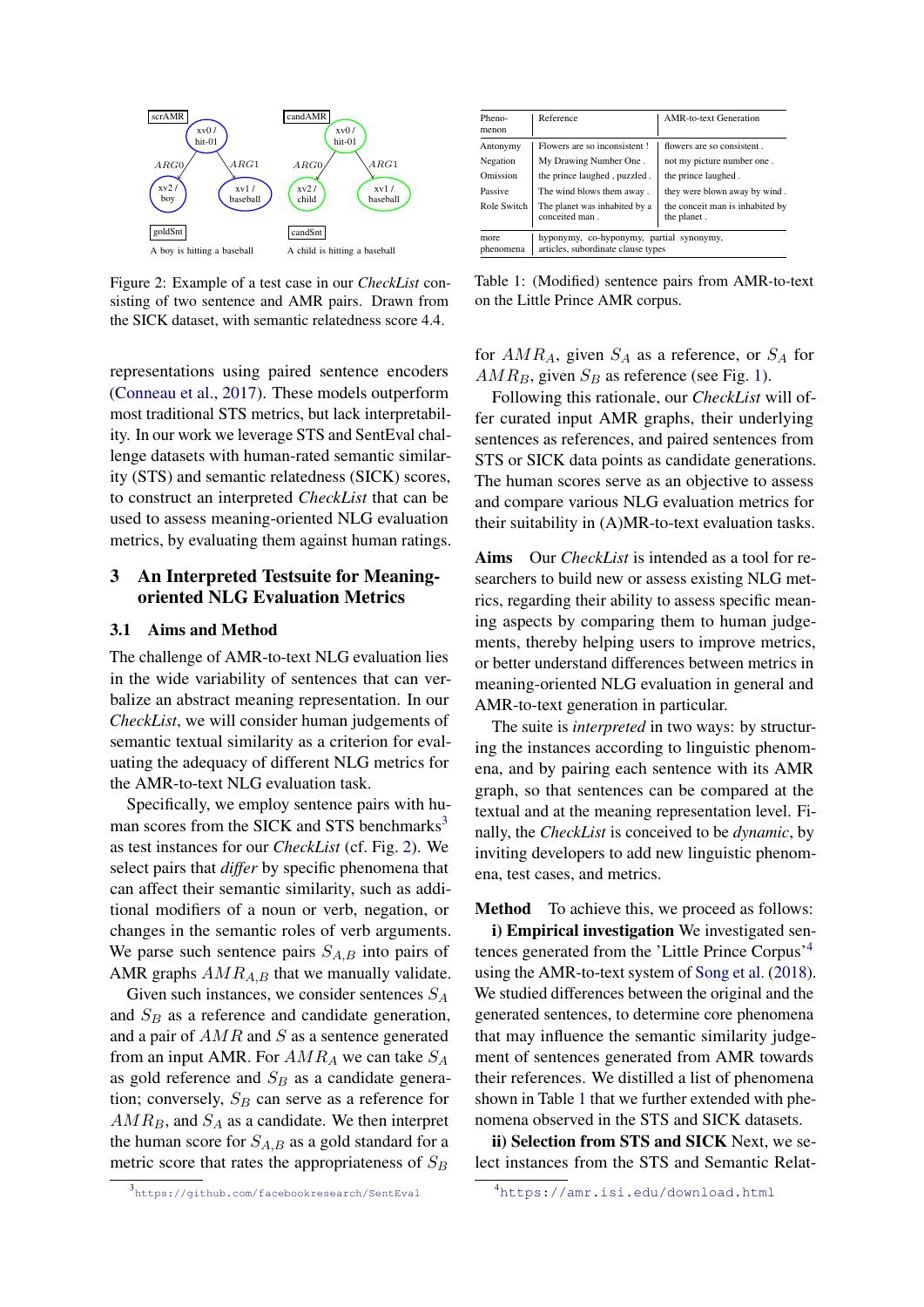edness datasets (§5.1) that exhibit the phenomena identified in i), and establish a suite of sentence pairs with their assigned human scores and respective AMRs. The data is structured into subsets exhibiting single phenomena, and is organized as an extensible *CheckList*.

iii) NLG metric scores & evaluation We implement scorers for various NLG metrics, and provide code to evaluate them via multiple measures to assess their strengths and weaknesses in view of phenomena captured in the CheckList. In addition, we propose a novel metric GRACO ([§3.2\)](#page-3-0) that constructs lexical cohesion graphs over tokens represented in the sentence's AMR, and compare it to existing metrics. The full range of functionalities to investigate NLG metrics is embedded into a CHECKLIST design [\(Ribeiro et al.,](#page-10-3) [2020\)](#page-10-3) (cf. [A.1\)](#page-11-6).

iv) Analysis and Interpretation We analyze the results and show how our *CheckList* enables systematic assessment of strenghts and weaknesses of NLG metrics when applied to outputs of AMRto-text systems, taking into account the nature of different metrics in view of different phenomena.

#### <span id="page-3-0"></span>3.2 Textual and AMR-based metrics

With our *CheckList* we aim at the evaluation of diverse metrics used in NLG and in semantic parsing, which we structure along two dimensions (cf. Table [2\)](#page-3-1): metrics that evaluate candidate generations based on a) their textual (*tM*) vs. graph (*gM*) representations or both (hybrid, *hyM*), and b) whether the metric is based on symbolic as opposed to embedding representations. We don't include trained metrics, since their interpretation is difficult and would go beyond the current scope, but they can be evaluated on our *CheckList*, too. Table [6](#page-8-0) provides an overview of characterizing traits of these metric types, which we will refer to in our analyses in [§5.](#page-5-0)

Word/Char Ngram Matching Metrics Originally developed for MT evaluation, the BLEU [\(Pa](#page-10-5)[pineni et al.,](#page-10-5) [2002\)](#page-10-5), Meteor [\(Lavie and Agarwal,](#page-10-11)  $2007$ ) and chrF++ (Popović, [2015\)](#page-10-6) metrics have been increasingly used for evaluating NLG systems by comparing generated text to a reference on textual symbols. BLEU and Meteor compute overlap in word ngrams, while chrF++ extends the character ngram metric chrF by adding word ngrams.

Embedding-based Metrics BERTSCORE, proposed by [Zhang et al.](#page-11-2) [\(2020\)](#page-11-2), allows for referencebased evaluation using dense representations. Reference and candidate sentences are embedded with

<span id="page-3-1"></span>

| category metric |                                                   |   | gold information | gldS cndAMR srcAMR |
|-----------------|---------------------------------------------------|---|------------------|--------------------|
|                 | $qM$ S( <sup>2</sup> )match, W(W)LK               | n |                  |                    |
|                 | $gM^{cndS}$ S( <sup>2</sup> )match, W(W)LK        | n | n                | y                  |
|                 | $gM_{qldS}^{cndS}$ S( <sup>2</sup> )match, W(W)LK | v | n                | n                  |
|                 | $tM$ BERTsc, Meteor, BLEU, chrF++ y               |   | n                | n                  |
| $h \nu M$       | GRACO (this paper)                                |   |                  |                    |

Table 2: Categorization of metrics into graph-based *gM*, text-based *tM* and hybrid *hyM* metrics, and their dependencies on gold information.

BERT to obtain contextualized representations for each token. A mapping between candidate and reference tokens is computed by greedy matching, based on cosine similarity of the encoding vectors. BERTScore shows a high correlation with human judgements for MT and Image Captioning tasks [\(Zhang et al.,](#page-11-2) [2020\)](#page-11-2). But while the metric is clearly meaning-based, it is focused on lexical meaning, and is not well equipped to capture word order and compositional meaning.

AMR Parse Evaluation Metrics While the previous metrics evaluate candidates against a reference at the *textual level* (*tM*), in our CheckList, we complement them by assessing similarity of meaning *structurally*, at the level of AMR graphs constructed from candidate and reference  $(qM)$ .

We distinguish three potential setups: i) the metric is computed on manually rectified gold graphs  $(gM \text{ in Table 2});$  ii) an integrated parser component constructs an automatic candidate AMR *cndAMR* from the candidate sentence *cndSnt* to alleviate the requirement for a golden *cndAMR* ( $qM^{cndS}$  in Table [2\)](#page-3-1); iii.) the parser constructs both *srcAMR* and *candAMR* from the reference and candidate sentence, i.e., we trade the dependency on a golden *srcAMR* against the dependency on a golden reference sentence ( $gM_{gldS}^{cndS}$  in Table [2\)](#page-3-1). Variants ii) and iii) have also been used in the  $\mathcal M$  ('Meaning') component of MF-score [\(Opitz and Frank,](#page-10-2) [2021\)](#page-10-2). For simplicity, in this paper, we assume access to gold graphs and only consider  $gM$ ,  $tM$ , and  $hyM$ metrics.

As AMR graph metrics, we use the canonical SMATCH [\(Cai and Knight,](#page-9-5) [2013\)](#page-9-5), the recent S<sup>2</sup>MATCH metric proposed by [Opitz et al.](#page-10-12) [\(2020\)](#page-10-12), and Weisfeiler-Leman based AMR graph similarity proposed by [Opitz et al.](#page-10-13) [\(2021\)](#page-10-13) that match contextualized AMR graphs.

SMATCH is a *binary* triple overlap metric that assesses the structural similarity of candidate and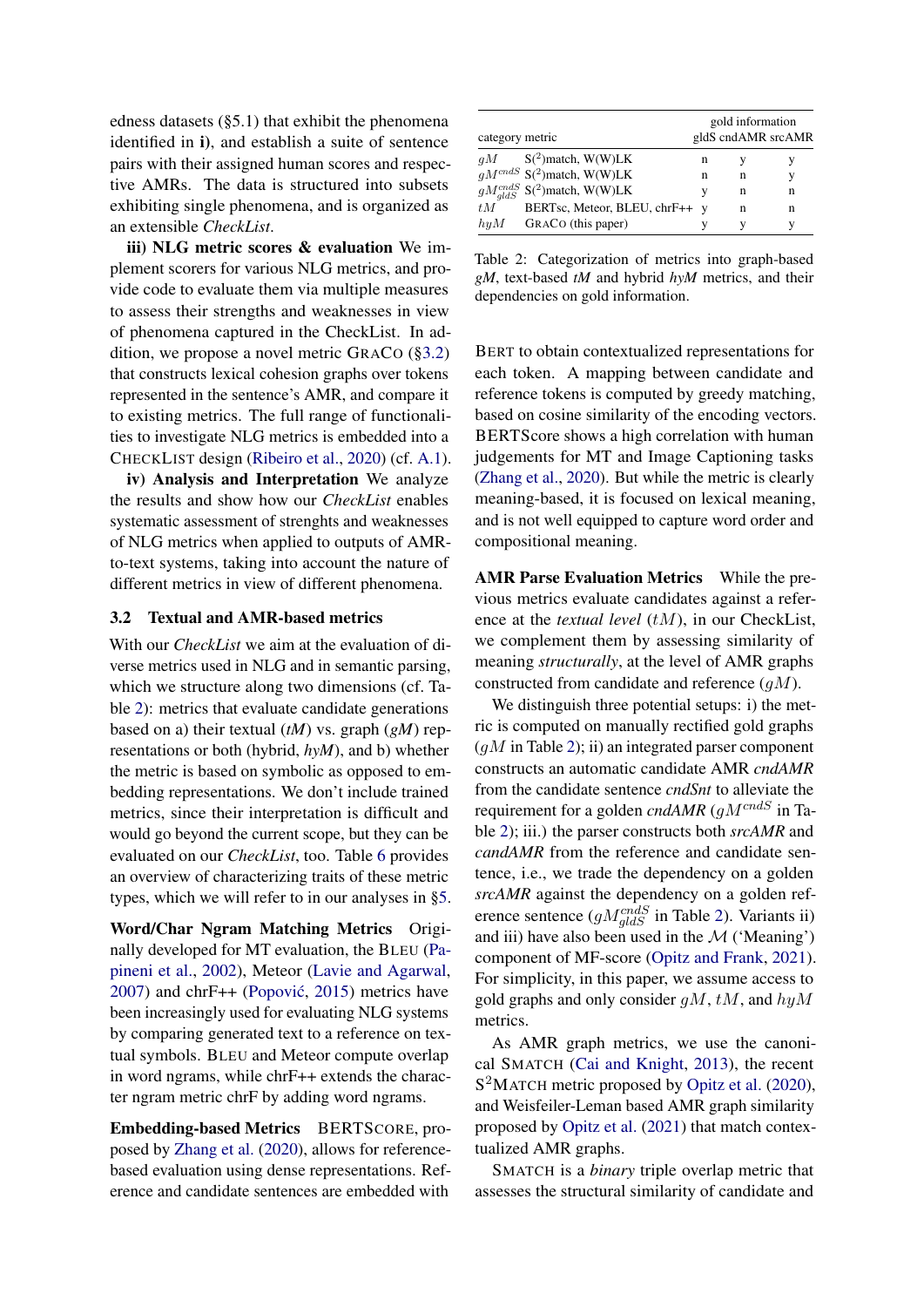reference AMRs, where a triple is a pair of AMR nodes connected by a labeled edge.  $S^2$ MATCH, by contrast, computes a *graded* triple overlap score using the embedding similarity between the concept nodes of a triple pair, to reflect concept similarity in the overall AMR similarity score. Given a reference AMR for *'a kitten meows'*, S <sup>2</sup>MATCH will assign a relatively high score for a candidate AMR for *'a cat meows'* that reflects high lexical similarity of *kitten* and *cat* in the overall score, while SMATCH will assign it a much lower score.

The Weisfeiler-Leman AMR metric comes in two variants: W(eisfeiler)L(eman)K(ernel) (WLK) compares contextualized AMR graphs structurally, while W(asserstein)WLK (WWLK) compares the contextualized AMR graphs in latent space, using an alignment-based Wasserstein distance. WWLK extends  $S^2$ MATCH beyond the lexical level, to capture *compositional* meaning similarity at the phrasal level, as between *'a young cat meows'* vs. *'a kitten meows'*.

Hybrid Metrics The above metrics take as input sentence pairs or AMR pairs. But a meaning-oriented NLG metric may profit from considering both explicit meaning structure as captured in AMR, and the textual level, to leverage knowledge from pretrained language models trained on text. We thus propose a hybrid similarity metric GRACO, which is based on *Lexical Cohesion Graphs* proposed by [Sporleder and Li](#page-11-7) [\(2009\)](#page-11-7). They construct an undirected graph from a text sequence where each node represents a content word, and compute edge weights between the lexical nodes using Normalized Google Distance [\(Cilibrasi and Vitanyi,](#page-9-6) [2007\)](#page-9-6). By averaging the weights they derive a *connectivity* score for the graph. In their work they use the lexical cohesion graph of a given token sequence to predict whether it has an *idiomatic* as opposed to a *literal* meaning, depending on whether the presence of its subgraph in the overall graph raises or lowers the overall connectivity score.

We adapt [Sporleder and Li](#page-11-7) [\(2009\)](#page-11-7)'s approach to define a *hybrid metric* that measures the similarity of sentence pairs via their AMR graphs. We do this by building a lexical cohesion graph from the concept nodes present in a sentence's AMR. To do so, we align words from the sentence with concepts in the AMR graph using the JAMR [\(Flanigan et al.,](#page-9-7) [2014a\)](#page-9-7) alignment tool. The concepts are either represented using contextualized BERT embeddings or pretrained GloVe word embeddings. To compute

<span id="page-4-0"></span>

Figure 3: Two lexical cohesion graphs: fully connected (left) and reduced (right) for sentences  $S_A$ : *The woman is walking the dog down the street –*  $S_B$ *: The woman is walking the cat down the street*.

edge weights, we follow [Haagsma et al.](#page-9-8) [\(2018\)](#page-9-8) and compute cosine similarity between nodes. We pursue two strategies. i) We follow [Sporleder and Li](#page-11-7) [\(2009\)](#page-11-7) and compute cosine similarity between all possible pairs of nodes of a single graph, creating a *fully connected* graph. Alternatively, ii) we compute a reduced graph that only takes into account edges connecting nodes that *differ* between the two sentences and their respective graphs (see Fig. [3\)](#page-4-0). In case graph  $g_A$  differs from graph  $g_B$  in a single concept which is only present in  $g_A$ , the reduced graph  $g_B$  is empty, and we assign a connectivity score of 1 (consistent with anything).

By applying this method to a pair of sentences  $S_A$  and  $S_B$ , we obtain their *connectivity scores*  $cs_A$ and  $cs_B$ , the average of their respective graphs' edge weights. From these we compute the GRACO Score [\(1\)](#page-4-1) that rates the similarity of  $S_A$  and  $S_B$ by taking the difference between  $cs_A$  and  $cs_B$  to model their semantic difference – which we convert to a similarity score by subtracting it from 1.

<span id="page-4-1"></span>
$$
GRACOScore = 1 - |cs_A - cs_B| \qquad (1)
$$

The resulting metric is hybrid by relying on the sentence's *AMR* to select text tokens for the connectivity graph – and represents nodes with *contextualized embeddings* in the BERT variant.

# 4 Semantic Phenomena

We consider structural and lexical phenomena that are likely to affect a sentence's meaning. Details and example AMRs are given in Appendix [A.4.](#page-12-0) [5](#page-4-2)

#### <span id="page-4-3"></span>4.1 Structural Phenomena

Aspect Given its abstract nature, AMR does not represent aspect, hence present perfect and simple

<span id="page-4-2"></span><sup>5</sup>AMR specifications follow [Banarescu et al.](#page-9-9) [\(2019\)](#page-9-9).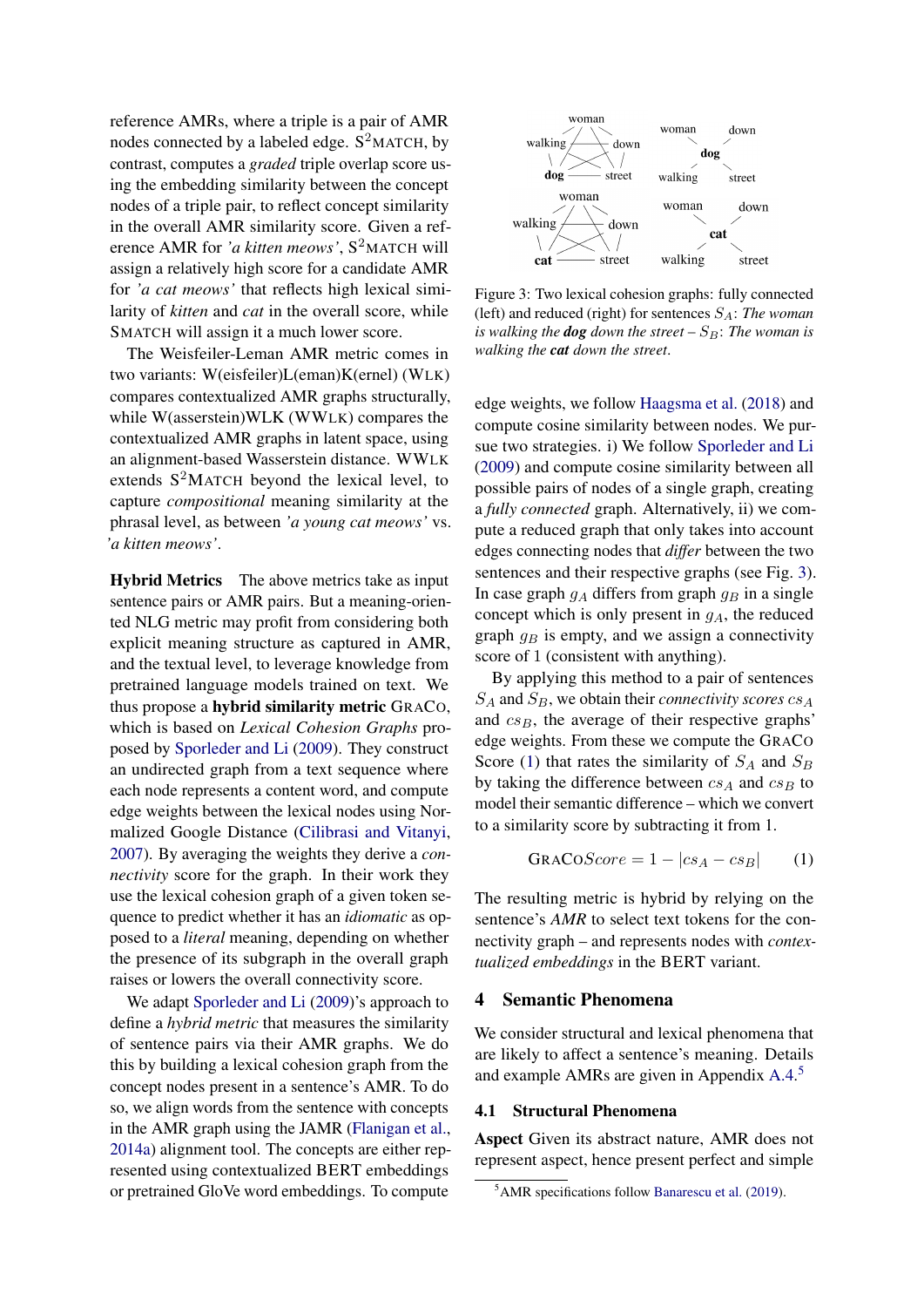present are not distinguished in an AMR graph<sup>[6](#page-5-1)</sup>. Negation AMR represents negation with the fea-ture : polarity -. Fig. [10](#page-14-0)  $(A.4.1)$  shows sentence negation, with polarity attached to the matrix verb. Fig. [11](#page-14-1) [\(A.4.1\)](#page-12-1) shows an AMR that negates a constituent in a sentence. Both verb- and constituent negation are represented in the testsuite.

**Omission or Hallucination** of words or phrases is a recurring problem in NLG [\(Xiao and](#page-11-8) [Wang,](#page-11-8) [2021\)](#page-11-8) especially for AMR-to-text [\(Man](#page-10-1)[ning et al.,](#page-10-1) [2020\)](#page-10-1). We sampled three types involving *adjectives*, *adverbs*, *PPs*. In AMR, omission/hallucination is captured by (non-)existence of the corresponding structure (see Fig. [13,](#page-15-0) [A.4.2\)](#page-14-2).

Passive AMR does not distinguish active from passive voice: AMR graphs for active vs. passive sentences do not differ and do not reflect voice.

Semantic Role Switch describes cases where two verb arguments switch semantic roles. Fig. [15](#page-15-1) [\(A.4.4\)](#page-14-3) shows that the switch changes the :ARG roles of both arguments, involving two triples.

Subordinate Clauses In AMR, relative clauses can involve *inverse roles* if the relativizer is dependent on a verb. The AMR for *A boy who believes*, e.g., contains an inverse ARG0 role. Other types of relative clauses, *Noun Compound Expansions*, reveal a semantic relation between compound nouns. Such expansions can be expressed in various ways:

- (1) a. *A man is playing a flute made of bamboo* b. *A man is playing a bamboo flute*
- (2) a. *A child is running in and out of the waves of the ocean*
	- b. *A child is running in and out of the ocean waves*

While the expansions in (1a, 2a) differ (*made of* vs. *of*), the two compound nouns in (1b) and (2b) are connected with same AMR relation :part-of, which reveals their semantic relation. The expansion in (1a), by contrast, emphasizes the process of the flute being *made*, which is reflected in its AMR (see Fig. [12,](#page-15-2) [A.4.5\)](#page-14-4). Hence, whenever we compare sentences that make use of a noun compound or an expansion of it, they may differ in their textual *and* their AMR representations, which can have implications for different types of metrics.

#### 4.2 Lexical Phenomena

Articles AMR does not specify articles, so the sentence variants {*A*|*The*} *child is playing.* yield identical AMRs. I.e., it cannot distinguish sentences

differing in definiteness of an article. Our *Check-List* includes pairs exhibiting such differences.

Antonymy denotes a relation of contrast that can apply to *adjectives*, *adverbs*, *nouns*, *prepositions* or *verbs*. In AMR, antonymy is either implicit for concept pairs or represented by negating a concept with : polarity - (Fig. [17](#page-15-3) in [A.4.7\)](#page-15-4).

Note that human ratings in STS and SICK differ for antonymy and negation. While in STS, antonymy and negation are penalized with low similarity scores, this is different for SICK, which rates *semantic relatedness* of sentences. Pairs including a single opposing concept may yield higher scores than comparison to a random sentence. This must be observed when interpreting *CheckList* results.

Hypernymy and Hyponymy, and the derived Co-Hyponymy relation, while known from Word-Net, are not explicitly expressed between AMR concepts. They form the basis for inferential relations between sentences and play an important role in judging NLG quality from a semantic view. Often, a candidate may differ from its reference sentence by resorting to a superordinate, less specific concept, but may combine it with a differentiating modifier, yielding an equivalent meaning. Equivalence of compositional meaning is difficult to capture for word-based and lexical NLG metrics, and is even more challenging for metrics based on structured meaning representations. Co-Hyponymy, however, involves contrast and interferes with Antonymy and Negation.

(Partial) Synonymy We distinguish *total* and *partial* synonymy. In the former, linguistic expressions are interchangeable without restriction, while in the latter this may hold in a context given their denotative meaning, may not hold when considering their connotative meaning [\(Edmonds and](#page-9-10) [Hirst,](#page-9-10) [2002\)](#page-9-10). Examples are *lie – untruth*, or *task – job*. While the former type is unproblematic for meaning-oriented, lexical NLG metrics, the latter is not, as it requires judging contextual conditions. Since AMR specifies abstract concepts, choosing contextually adequate synonyms is a challenge, and contextualized metrics may have an advantage.

# <span id="page-5-0"></span>5 Interpreted Evaluation of NLG Metrics

### 5.1 Datasets and Statistics

We sampled 939 sentence pairs, each differing in a single phenomenon from SICK (877) and STS

<span id="page-5-1"></span><sup>&</sup>lt;sup>6</sup>This phenomenon was only found in the STS data.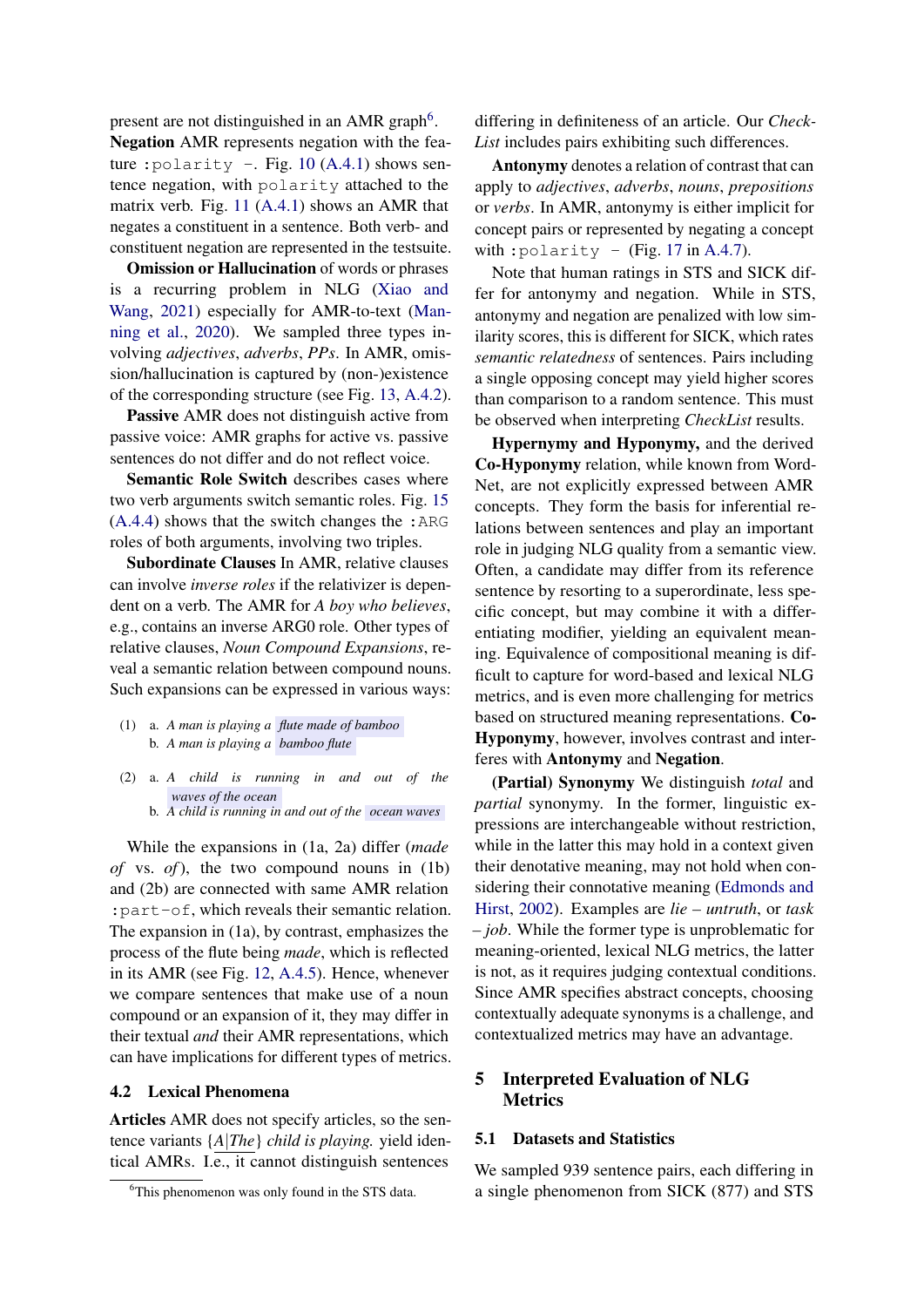$(62)^7$  $(62)^7$ , parsed them into AMRs using the parser of [Raffel et al.](#page-10-14) [\(2019\)](#page-10-14) and manually corrected them.<sup>[8](#page-6-1)</sup>

STS (Semantic Textual Similarity). Since the first SemEval STS task [\(Agirre et al.,](#page-9-11) [2012\)](#page-9-11), a total of 15,459 sentence pairs were created in followup challenges. Each sentence pair is annotated for semantic similarity on a Likert scale from 5: "completely equivalent" to 0: "on different topics".

SICK: Sentences Involving Compositional Knowledge by [Marelli et al.](#page-10-15) [\(2014\)](#page-10-15) contains 10,000 English sentence pairs, annotated for *semantic relatedness* and *entailment*. Pairs were normalized, expanded using specific linguistic phenomena, and finally paired with one another. Due to this process, pairs often differ by single linguistic phenomena, making them well suited for our aims. The sentence pairs were rated for semantic relatedness on a five-point Likert scale, from 1: "completely unrelated" to 5: "very related".

Since the annotations on SICK and STS are not equivalent, they will be analyzed separately.

#### 5.2 Experimental Setup

Metrics All metrics except GraCo use existing implementations. To enhance comparability between metrics, we standardize and normalize the scores of every metric and the annotated human scores (see [A.3.3](#page-12-2) for details on both).

Evaluation metrics for metric performance We compute i) Correlations of the metric scores with the human scores using *Spearman's rho*. ii) Pairwise Ranking scores for all metrics, where for each phenomenon we consider all possible combinations of pairs  $(x, y)$  and  $(x', y')$ . A metric m scores one point if the relation between the predicted scores  $m(x, y)$  and  $m(x', y')$  for the given pairs corresponds to the relation between their human scores  $h(x, y)$  and  $h(x', y')$ . If for instance  $h(x, y) < h(x', y')$ , metric m earns one point if

$$
m(x, y) < m(x', y') \quad \land |m(x, y) - m(x', y')| > \tau
$$

where  $\tau$  is a threshold we define as the fifth percentile of all scores. We define  $m(x, y) = m(x', y')$ if  $|m(x, y) - m(x', y')| \leq \tau$ . iii) Mean Average score and its Mean Absolute Deviation (MAD) from the human score over test cases.

#### 5.3 Hypotheses

We state hypotheses on how various metrics are expected to perform for selected phenomena.<sup>[9](#page-6-2)</sup>

H1: *gM* vs. *tM* AMR metrics are less sensitive to surface variation than textual metrics. This can be beneficial when variations have a mild impact on human judgements of similarity (*Passive*, *Articles*), but may have adverse effects when the impact is high. This may happen with *Antonymy*, if the metric cannot capture relevant differences in lexical meaning, as in SMATCH.

We expect BERTScore to compete with *gM* metrics, due to its contextualized representations. In general we expect all AMR metrics to have an advantage over textual metrics, except for BERTScore, in detecting *Switched Roles*, since they explicitly represent argument roles.

H2: Impact of small substrings or subgraphs Irrespective of differences in human judgement for *Antonymy, Co-hyponymy* and *Negation* between SICK vs. STS (cf. §4), metrics can differ in how strongly a contrast at token or concept level affects a pair's overall rating. In such cases only few triples may differ between sentence pairs, so we don't expect  $S(2)$ MATCH to reflect strong drops in human score.  $W(W)$ LK may fare better, as its kernel can capture a wider context of a given node. BERTScore faces similar problems when small text portions cause a strong contrast, but its contextualization may reflect the impact of neighboring words, an effect that could be shared with W(W)LK.

While all prior metrics compute scores over the entire sentences, GRACO<sup>red</sup> only considers local subgraphs restricted to *differing* nodes. We expect this to be beneficial for phenomena like *Negation*.

H3: Capturing (dis)similarity We expect  $S^2$ MATCH and W(W)LK to perform closer to human judgement than SMATCH for sentences that differ by semantically similar or closely related words, e.g., with *Partial Synonymy* or *Hyponymy*. The same should hold true for Meteor as opposed to BLEU and chrF++, since it accounts for synonyms and paraphrases. W(W)LK is expected to capture compositional similarity (*young cat – kit*ten) better than S<sup>2</sup>MATCH, which is purely lexical. But S<sup>2</sup>MATCH and WWLK could perform worse for *Antonymy*, since antonyms tend to be close to each other in latent space [\(Samenko et al.,](#page-10-16) [2020\)](#page-10-16).

<span id="page-6-0"></span> $7$ Distributions of phenomena and human scores in [A.3.2.](#page-12-3)

<span id="page-6-1"></span><sup>&</sup>lt;sup>8</sup>Manual correction was performed by two of the authors.

<span id="page-6-2"></span> $9^9$ Due to space restrictions, we only discuss a selection, which we mark with  $\sqrt{Hx}$  vs.  $\chi$ Hx if (un)supported by results.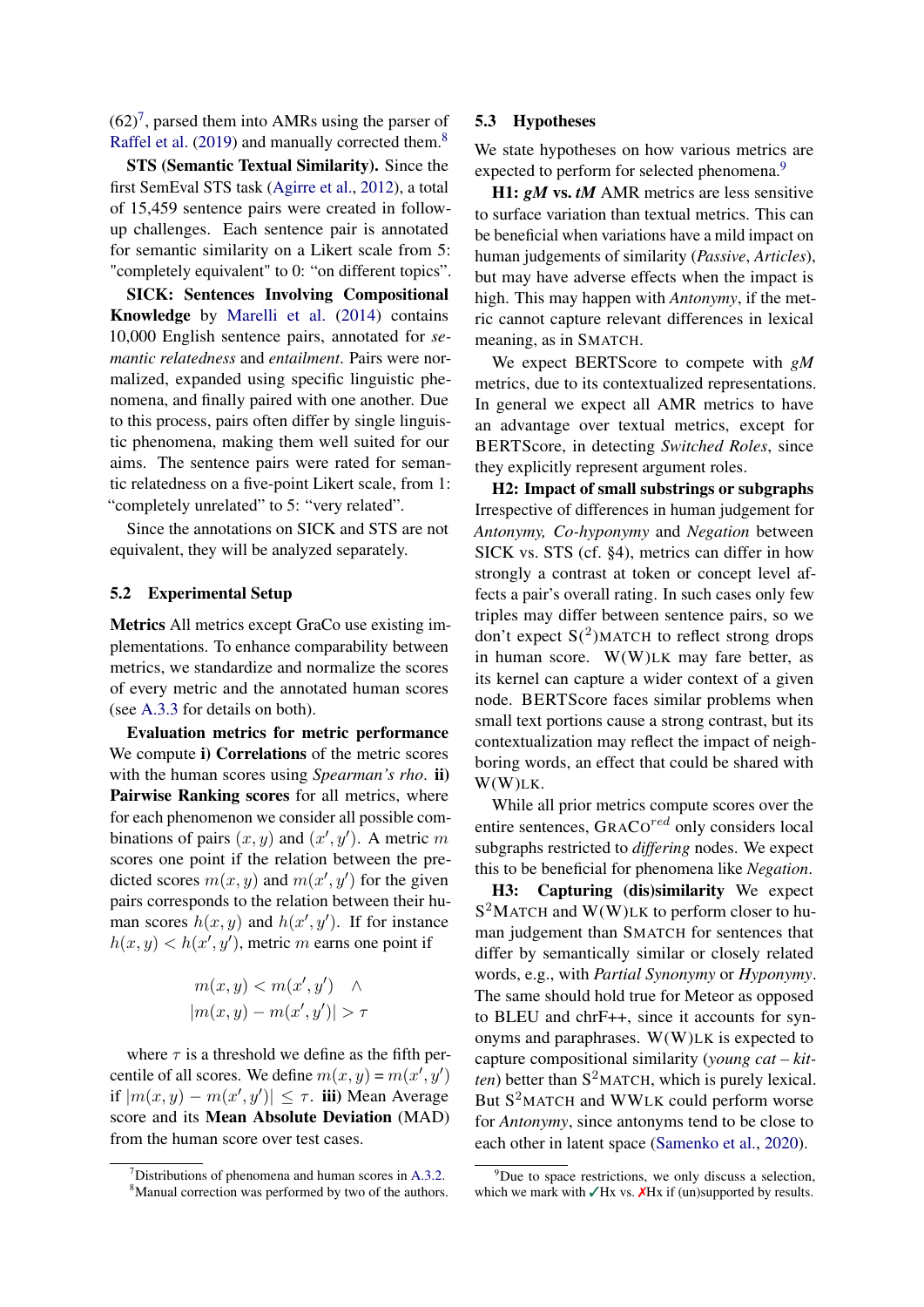|                      | Antonymy         | Article          | Co-Hyp.          | Hyponymy         | Negation         | Omission         | Part. Syn.ymy    | Passive          | Sem. Roles       | Sub. Clauses     | Overall          |
|----------------------|------------------|------------------|------------------|------------------|------------------|------------------|------------------|------------------|------------------|------------------|------------------|
| Ann. Score           | 0.614            | 0.977            | 0.628            | 0.863            | 0.597            | 0.86             | 0.941            | 0.976            | 0.6              | 0.963            | 0.789            |
| <b>BLEU</b>          | $0.672 \pm 0.19$ | $0.772 \pm 0.21$ | $0.775 \pm 0.22$ | $0.72 \pm 0.18$  | $0.582 \pm 0.2$  | $0.645 \pm 0.23$ | $0.734 \pm 0.22$ | $0.108 \pm 0.87$ | $0.298 \pm 0.3$  | $0.579 \pm 0.38$ | $0.611 \pm 0.28$ |
| $chrF++$             | $0.796 \pm 0.2$  | $0.865 \pm 0.11$ | $0.794 \pm 0.2$  | $0.779 \pm 0.12$ | $0.846 \pm 0.25$ | $0.728 \pm 0.14$ | $0.798 \pm 0.15$ | $0.339 + 0.64$   | $0.669 \pm 0.12$ | $0.733 \pm 0.23$ | $0.75 \pm 0.22$  |
| Meteor               | $0.421 \pm 0.24$ | $0.605 \pm 0.37$ | $0.444 \pm 0.22$ | $0.669 \pm 0.26$ | $0.46 \pm 0.16$  | $0.466 \pm 0.39$ | $0.808 \pm 0.18$ | $0.258 \pm 0.72$ | $0.415 \pm 0.19$ | $0.408 \pm 0.56$ | $0.482 \pm 0.33$ |
| <b>BERTScore</b>     | $0.868 \pm 0.26$ | $0.953 \pm 0.04$ | $0.854 \pm 0.24$ | $0.86 \pm 0.08$  | $0.749 \pm 0.17$ | $0.813 \pm 0.08$ | $0.925 \pm 0.04$ | $0.512 \pm 0.46$ | $0.726 \pm 0.16$ | $0.783 \pm 0.18$ | $0.805 \pm 0.17$ |
| <b>SMATCH</b>        | $0.793 + 0.22$   | $0.998 + 0.02$   | $0.833 \pm 0.22$ | $0.83 \pm 0.07$  | $0.921 \pm 0.32$ | $0.844 \pm 0.06$ | $0.829 \pm 0.12$ | $0.995 \pm 0.03$ | $0.647 \pm 0.11$ | $0.917 \pm 0.09$ | $0.877 \pm 0.14$ |
| $S^2$ MATCH          | $0.793 + 0.22$   | $0.998 + 0.02$   | $0.838 \pm 0.23$ | $0.831 + 0.07$   | $0.921 + 0.32$   | $0.844 + 0.06$   | $0.829 \pm 0.12$ | $0.995 + 0.03$   | $0.647 \pm 0.11$ | $0.917 \pm 0.09$ | $0.877 \pm 0.14$ |
| <b>WLK</b>           | $0.575 + 0.16$   | $0.989 \pm 0.03$ | $0.586 \pm 0.16$ | $0.539 \pm 0.32$ | $0.791 \pm 0.2$  | $0.782 \pm 0.1$  | $0.614 \pm 0.33$ | $0.993 + 0.03$   | $0.525 \pm 0.1$  | $0.896 \pm 0.11$ | $0.745 \pm 0.16$ |
| <b>WWLK</b>          | $0.76 \pm 0.21$  | $0.996 \pm 0.03$ | $0.736 \pm 0.19$ | $0.721 \pm 0.16$ | $0.644 \pm 0.15$ | $0.685 \pm 0.18$ | $0.734 \pm 0.21$ | $0.994 + 0.03$   | $0.936 \pm 0.34$ | $0.907 \pm 0.1$  | $0.774 \pm 0.14$ |
| GRACO <sub>ql</sub>  | $0.952 \pm 0.36$ | $1.0 \pm 0.02$   | $0.97 \pm 0.34$  | $0.963 \pm 0.11$ | $0.974 \pm 0.38$ | $0.926 \pm 0.13$ | $0.975 \pm 0.05$ | $0.936 \pm 0.06$ | $0.998 \pm 0.4$  | $0.992 \pm 0.03$ | $0.961 \pm 0.2$  |
| $GRACO_{ol}^{red}$   | $0.883 \pm 0.35$ | $1.0 \pm 0.02$   | $0.942 \pm 0.32$ | $0.933 + 0.09$   | $0.381 \pm 0.23$ | $0.277 \pm 0.59$ | $0.951 \pm 0.05$ | $0.93 \pm 0.06$  | $1.0 \pm 0.4$    | $0.853 \pm 0.16$ | $0.711 \pm 0.26$ |
| GRACO                | $0.952 + 0.34$   | $0.969 + 0.04$   | $0.959 \pm 0.33$ | $0.949 + 0.11$   | $0.942 \pm 0.35$ | $0.935 \pm 0.11$ | $0.965 \pm 0.05$ | $0.938 \pm 0.05$ | $0.985 \pm 0.38$ | $0.946 \pm 0.04$ | $0.948 \pm 0.19$ |
| GRACO <sup>red</sup> | $0.875 + 0.32$   | $1.0 + 0.02$     | $0.91 + 0.29$    | $0.915 + 0.11$   | $0.497 + 0.24$   | $0.447 + 0.43$   | $0.937 + 0.06$   | $0.92 \pm 0.07$  | $0.92 \pm 0.39$  | $0.865 \pm 0.14$ | $0.755 \pm 0.23$ |

Table 3: Avg. normalized score & mean abs. deviation (most indicative, lower is better) from human score for SICK.

<span id="page-7-2"></span>

|                                     |        | Art.  | CoHyp |       | Neg   | Omiss | P.Syn | Pass  | <b>SRL</b> | Sb.Cl | Ovll  |
|-------------------------------------|--------|-------|-------|-------|-------|-------|-------|-------|------------|-------|-------|
|                                     | Ant.my |       |       | Hyp   |       |       |       |       |            |       |       |
| <b>BLEU</b>                         | 0.492  | 0.34  | 0.54  | 0.419 | 0.433 | 0.459 | 0.391 | 0.335 | 0.469      | 0.321 | 0.424 |
| $chrF++$                            | 0.5    | 0.342 | 0.523 | 0.437 | 0.441 | 0.489 | 0.435 | 0.303 | 0.562      | 0.336 | 0.367 |
| Meteor                              | 0.538  | 0.35  | 0.564 | 0.494 | 0.441 | 0.435 | 0.524 | 0.322 | 0.438      | 0.365 | 0.463 |
| <b>BERTSc</b>                       | 0.483  | 0.36  | 0.505 | 0.469 | 0.473 | 0.523 | 0.435 | 0.31  | 0.406      | 0.355 | 0.47  |
| <b>SMATCH</b>                       | 0.485  | 0.357 | 0.486 | 0.402 | 0.408 | 0.456 | 0.399 | 0.349 | 0.406      | 0.364 | 0.579 |
| $S^2$ MATCH                         | 0.484  | 0.357 | 0.474 | 0.395 | 0.408 | 0.456 | 0.399 | 0.349 | 0.406      | 0.364 | 0.578 |
| <b>WLK</b>                          | 0.516  | 0.375 | 0.509 | 0.413 | 0.429 | 0.471 | 0.349 | 0.349 | 0.469      | 0.363 | 0.628 |
| <b>WWLK</b>                         | 0.485  | 0.357 | 0.456 | 0.439 | 0.449 | 0.47  | 0.396 | 0.349 | 0.469      | 0.357 | 0.636 |
| GRACO <sub>alo</sub>                | 0.489  | 0.385 | 0.469 | 0.436 | 0.458 | 0.415 | 0.296 | 0.302 | 0.219      | 0.368 | 0.511 |
| GraCo <sub>alo</sub> <sup>red</sup> | 0.437  | 0.367 | 0.509 | 0.406 | 0.496 | 0.405 | 0.402 | 0.305 | 0.188      | 0.378 | 0.553 |
| GRACO                               | 0.473  | 0.292 | 0.497 | 0.411 | 0.428 | 0.46  | 0.485 | 0.321 | 0.625      | 0.46  | 0.449 |
| GraCo <sup>red</sup>                | 0.433  | 0.367 | 0.481 | 0.416 | 0.505 | 0.418 | 0.444 | 0.327 | 0.219      | 0.384 | 0.565 |

Table 4: Pairwise ranking scores for the SICK test cases.



Results are displayed in Tables 3 and 4 for SICK.[10](#page-7-0) Fig. [4](#page-7-1) displays an aggregated view of correlations between the metric scores and human scores for individual phenomena. Finally, Table [5](#page-8-1) presents a summary for all metrics and the phenomena they perform best or 2nd best on, according to our three evaluation metrics: ranking score, MAD and correlation to human judgement scores.

The *gM* metrics W(W)LK show best overall performance, sharing 1st place with  $S(2)$ MATCH in SICK and obtaining first place in pairwise ranking, and we see top places being achieved for 4-5 phenomena ( $\sqrt{H1}$ ,  $\sqrt{H3}$ ). But S(<sup>2</sup>)MATCH produce very similar scores across the board  $(X H3)$ .

Among symbolic *tM* metrics, *Meteor* performs best in ranking score, and *chrF++* for MAD. BERTScore performs better than symbolic *tM* metrics overall, except for ranking score for STS, where it only fails on *Aspect* (√H1). But it falls behind *gM* and most *hyM* metrics in *overall* scores. GRACO performance varies across phenomena and its variants. It occupies 1st and 2nd places in ranking score for *Neg* in SICK in the *reduced* variant, where the drop in avg score and MAD is striking  $(\sqrt{H2})$ . For other phenomena, the performance aligns with the other *gM* metrics. This suggests that the connectivity score captures most lexical

<span id="page-7-1"></span>

Figure 4: Spearman's rho correlation between metric and human scores for SICK. Broken lines indicate phenomena where no correlation coefficient could be computed due to identical metric scores for all instances.

phenomena well – while for *SRL* this is evidently not sufficient  $(\sqrt{H1})$ .

Beyond tendencies in overall results, we now focus on observations for single phenomena.

While *gM* generally outperform *tM* metrics, this doesn't necessarily hold for Meteor: it outperforms *gM* for phenomena reflecting lexical-semantic relations for SICK (Table [4,](#page-7-2) Fig. [4\)](#page-7-1). The spike in correlation for *Part. Syn.* is expected, as Meteor accounts for synonyms and paraphrases  $(\sqrt{H3})$ . This may also explain its superior performance for *(Co-)Hyponymy*. But its high performance for *Antonymy* is surprising (*XH3*).

S<sup>2</sup>MATCH performing very similar to SMATCH is most likely due to a high threshold for allowing a soft match. GRACO was designed to better represent semantic contrast between sentences and their AMR graphs. We can see this reflected in a large drop of MAD for GRACO<sup>red</sup> in *Negation*. In comparison, for *Antonymy* we only see a relatively small drop in MAD. This is because, for Negation, GRACO<sup>red</sup> produces a bigger contrast between the connectivity scores as one of them is 1 for the empty graph. For *Antonymy* the scores are closer, since both graphs have neighbors. Another factor could be the proximity of antonyms in

<span id="page-7-0"></span> $10$ STS results are seen in Tables [7,](#page-11-9) [8](#page-12-4) and Fig. [5,](#page-12-5) in [A.2.](#page-11-10)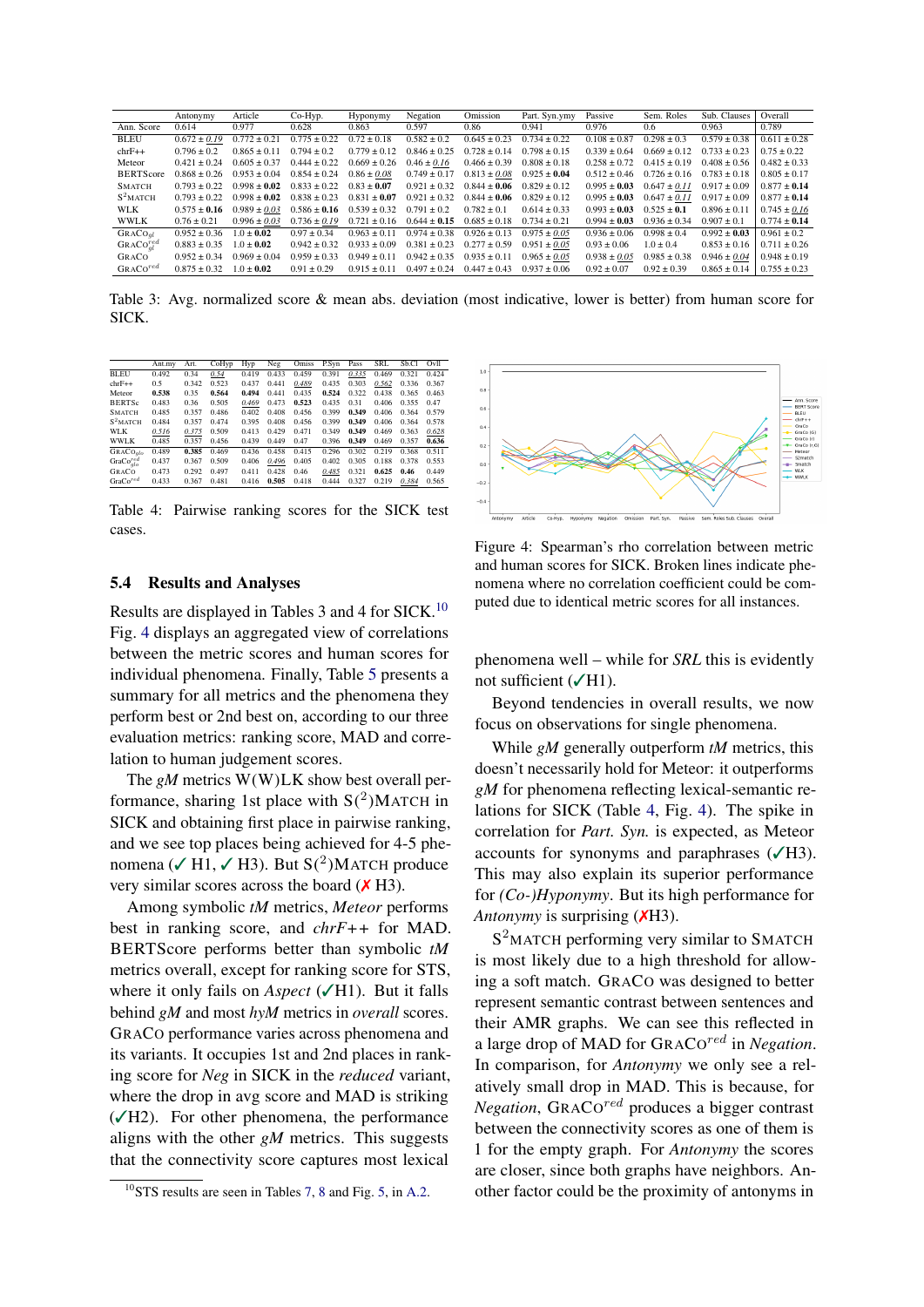<span id="page-8-1"></span>

|                                     | <b>Best</b> & 2nd Best Ranking Scores   | <b>Best &amp; 2nd Best MAD</b>           | <b>Highest &amp; 2nd Highest Correlation w/ Human</b> |
|-------------------------------------|-----------------------------------------|------------------------------------------|-------------------------------------------------------|
| <b>BLEU</b>                         | Passive, Co-Hyp.                        | Antonymy                                 | Co-Hyp., SRL                                          |
| $chrF++$                            | Omission, SRL                           |                                          | Omission                                              |
| Meteor                              | Co-Hyp., Antonymy, Part. Synonymy, Hyp. | Negation                                 | Part. Synonymy, Antonymy, Co-Hyp., Hyp.               |
| <b>BERTSc</b>                       | Omission, Hyp.                          | Part. Synonymy, Omission, Hyp.           | Omission, Hyp.                                        |
| <b>SMATCH</b>                       | <b>Passive</b>                          | Article, Passive, Omission, Hyp., SRL    | <b>Passive</b>                                        |
| $S^2$ MATCH                         | <b>Passive</b>                          | Article, Passive, Omission, Hyp., SRL    | Passive                                               |
| WLK                                 | Passive, Article, Antonymy              | Passive, SRL, Antonymy, Co-Hyp., Article | Passive, Antonymy                                     |
| <b>WWLK</b>                         | <b>Passive</b>                          | Passive, Negation, Article, Co-Hyp.      | <b>Passive</b>                                        |
| GRACO <sub>alo</sub>                | Article                                 | Article, Sub. Clauses, Part. Synonymy    | Article                                               |
| GraCo <sub>alo</sub> <sup>red</sup> | Negation                                | Article, Part. Synonymy                  | Negation                                              |
| GRACO                               | <b>SRL, Sub. Clause, Part. Synonymy</b> | Sub. Clauses, Part. Synonymy, Passive    | <b>SRL, Sub. Clauses, Part. Synonymy</b>              |
| GraCo <sup>red</sup>                | <b>Negation, Sub. Clause</b>            | Article                                  | <b>Negation</b> , Sub. Clauses                        |

<span id="page-8-0"></span>Table 5: Best &  $2^{nd}$  Best Metric Performances in Ranking Score, MAD, Corr. with Human Scores for SICK dataset.

|      |                                     | textual level |                                                                    |     |     |                          | graph level |                          |           |           |                  |
|------|-------------------------------------|---------------|--------------------------------------------------------------------|-----|-----|--------------------------|-------------|--------------------------|-----------|-----------|------------------|
| Type | Metric                              | words         | chars/pieces lexicon dense contextual concepts sem edges sim edges |     |     |                          |             |                          |           |           | dense contextual |
|      | <b>BLEU</b>                         | $+$           | ٠                                                                  | ۰   | ۰   | $+$                      |             |                          |           |           |                  |
| tM   | $chrF++$                            | $+$           | $+$                                                                | ۰   | ٠   | $+$                      |             |                          |           |           |                  |
|      | Meteor                              | $+$           | ۰                                                                  | $+$ | ٠   | $\overline{\phantom{a}}$ |             |                          |           |           |                  |
|      | <b>BERTScore</b>                    | ٠             | $\ddot{}$                                                          | ٠   | $+$ | $+$                      |             |                          |           |           |                  |
|      | <b>SMATCH</b>                       |               |                                                                    |     |     |                          | $+$         | $+$                      |           |           |                  |
| gM   | $S^2$ MATCH                         |               |                                                                    |     |     |                          | $\ddot{}$   | $+$                      | ۰.        | $\ddot{}$ |                  |
|      | <b>WLK</b>                          |               |                                                                    |     |     |                          | $+$         | $+$                      | ۰         | ٠         | $\pm$            |
|      | <b>WWLK</b>                         |               |                                                                    |     |     |                          | $\ddot{}$   | $+$                      | ٠         | $+$       | $+$              |
|      | GRACO <sub>alo</sub>                | $+$           | ٠                                                                  | ۰   | ۰   |                          | $\ddot{}$   | $\overline{\phantom{a}}$ | $+$       | $+$       |                  |
| hyM  | GRACO <sub>glo</sub> <sup>red</sup> | $+$           | ٠                                                                  | ۰   | ۰   | ۰                        | $\ddot{}$   | $\sim$                   | $+$       | $+$       |                  |
|      | GRACO                               | $+$           | ٠                                                                  | ۰   | ۰   | $\overline{\phantom{a}}$ | $\ddot{}$   | $\overline{\phantom{a}}$ | $+$       | $+$       | $\ddot{}$        |
|      | GRACO <sup>red</sup>                | $\ddot{}$     | ٠                                                                  | ۰   | ۰   | ۰                        | $\ddot{}$   | $\sim$                   | $\ddot{}$ | $\ddot{}$ | $^{+}$           |

Table 6: Characterization of the used textual (*tM*), graph-based (*gM*) and hybrid (*hyM*) metrics in terms of textual and graph-level properties. textual level: word/char/lexicon-based; graph-level: semantic vs. similarity edges; both levels: dense = embedding-based representation; contextual = contextualized representation.

embedding space, which suggests that a threshold, similar to  $S^2$ MATCH, could be beneficial.

(Partial)Syn, Antonymy), beyond BERTScore.

We also observe that GRACO using BERT outperforms GRACOglo in *Part.Syn, SRL, SubCl* (Table [4,](#page-7-2) Fig. [4\)](#page-7-1). This is unexpected since neither of them uses AMR relations. This could be explained by the contextualized node embeddings that see context at textual level–combined with connectivity graphs that look at the sentence only via AMR nodes.

Overall we see surprising effects with GRACO: i) by restricting connectivity to local subgraphs for contrasting elements, it yields strong performance for *Negation*; ii) it only focuses on AMR nodes, but the contrast with  $GRACO<sub>qlo</sub>$  suggests that the contextualization helps to assess surface differences underlying *SRL* and *SubCl*. The insights from GRACO could trigger ideas for improving a *tM* metric like BERTScore, by computing it under a similar AMR lens, and handling *Negation* in similar ways. It also suggests studying the use of BERT embeddings in WWLK, and seeking ways of integrating a comparable mechanism for *Negation*. As for *tM* metrics, it came as a surprise to find Meteor keep 1st rank for lexical relations ((Co-)Hyp;

# 6 Conclusion

We introduced an extensible *CheckList* for meaning-oriented NLG metrics that allows for comparison of a wide range of NLG metrics. It is interpreted by way of offering test cases grouped by linguistic phenomena. Our analyses showcase how *CheckList* can be used to compare metrics, to reveal their strengths and weaknesses. They align with a number of hypotheses, but also show surprising effects, opening avenues to further improve NLG evaluation metrics. We propose a novel, hybrid similarity metric GRACO that builds cohesion graphs over contextualized AMR concept nodes. The metric can focus on contrastive subgraphs, which yields strong correlation with human judgements for negation. With regard to current practice in AMR-to-text evaluation, we find evidence that meaning-oriented graph-based metrics present advantages over typical text-based metrics, confirming the findings of [Opitz and Frank](#page-10-2) [\(2021\)](#page-10-2); [Manning et al.](#page-10-1) [\(2020\)](#page-10-1). Therefore we recommend to include graph metrics or hybrid graph- and textual metrics into AMR-to-text evaluation protocols.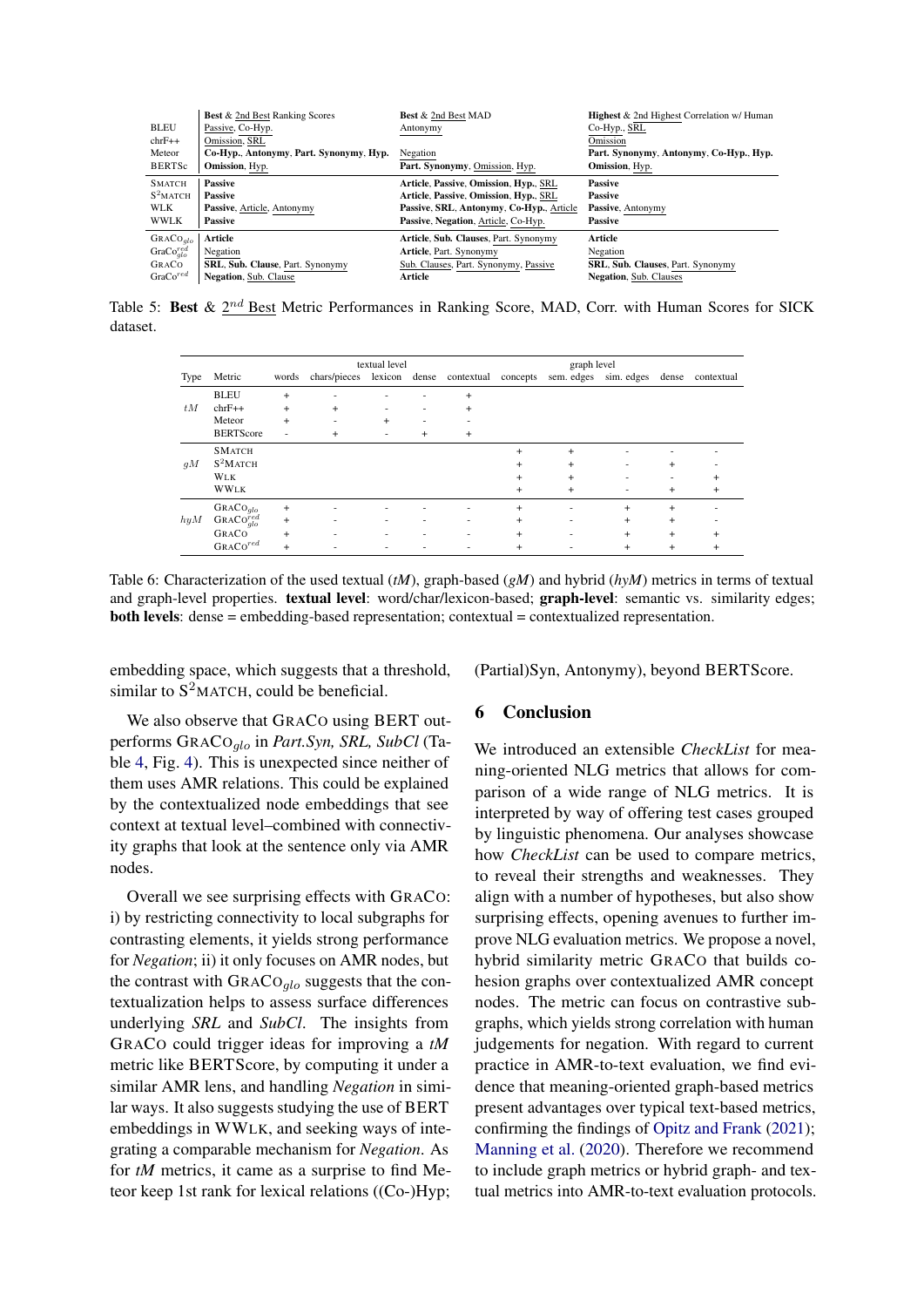Our data and code will be publicly available.<sup>[11](#page-9-12)</sup> We welcome contributions to grow it.

# Acknowledgements

We thank the anonymous reviewers for useful feedback and suggestions.

### References

- <span id="page-9-11"></span>Eneko Agirre, Daniel Cer, Mona Diab, and Aitor Gonzalez-Agirre. 2012. [SemEval-2012 task 6: A](https://aclanthology.org/S12-1051) [pilot on semantic textual similarity.](https://aclanthology.org/S12-1051) In *\*SEM 2012: The First Joint Conference on Lexical and Computational Semantics – Volume 1: Proceedings of the main conference and the shared task, and Volume 2: Proceedings of the Sixth International Workshop on Semantic Evaluation (SemEval 2012)*, pages 385– 393, Montréal, Canada. Association for Computational Linguistics.
- <span id="page-9-0"></span>Laura Banarescu, Claire Bonial, Shu Cai, Madalina Georgescu, Kira Griffitt, Ulf Hermjakob, Kevin Knight, Philipp Koehn, Martha Palmer, and Nathan Schneider. 2013. [Abstract Meaning Representation](https://aclanthology.org/W13-2322) [for sembanking.](https://aclanthology.org/W13-2322) In *Proceedings of the 7th Linguistic Annotation Workshop and Interoperability with Discourse*, pages 178–186, Sofia, Bulgaria. Association for Computational Linguistics.
- <span id="page-9-9"></span>Laura Banarescu, Claire Bonial, Shu Cai, Madalina Georgescu, Kira Griffitt, Ulf Hermjakob, Kevin Knight, Philipp Koehn, Martha Palmer, and Nathan Schneider. 2019. [Abstract meaning representation](https://github.com/amrisi/amr-guidelines/blob/master/amr.md) [\(amr\) 1.2.6 specification.](https://github.com/amrisi/amr-guidelines/blob/master/amr.md)
- <span id="page-9-13"></span>Steven Bird, Ewan Klein, and Edward Loper. 2009. *Natural language processing with Python: analyzing text with the natural language toolkit*. " O'Reilly Media, Inc.".
- <span id="page-9-1"></span>Rexhina Blloshmi, Michele Bevilacqua, Edoardo Fabiano, Valentina Caruso, and Roberto Navigli. 2021. [SPRING Goes Online: End-to-End AMR Parsing](https://doi.org/10.18653/v1/2021.emnlp-demo.16) [and Generation.](https://doi.org/10.18653/v1/2021.emnlp-demo.16) In *Proceedings of the 2021 Conference on Empirical Methods in Natural Language Processing: System Demonstrations*, pages 134– 142, Online and Punta Cana, Dominican Republic. Association for Computational Linguistics.
- <span id="page-9-5"></span>Shu Cai and Kevin Knight. 2013. [Smatch: an evalua](https://aclanthology.org/P13-2131)[tion metric for semantic feature structures.](https://aclanthology.org/P13-2131) In *Proceedings of the 51st Annual Meeting of the Association for Computational Linguistics (Volume 2: Short Papers)*, pages 748–752, Sofia, Bulgaria. Association for Computational Linguistics.
- <span id="page-9-2"></span>Dhivya Chandrasekaran and Vijay Mago. 2021. [Evolu](https://doi.org/10.1145/3440755)[tion of semantic similarity—a survey.](https://doi.org/10.1145/3440755) *ACM Comput. Surv.*, 54(2).
- <span id="page-9-6"></span>Rudi L Cilibrasi and Paul MB Vitanyi. 2007. The google similarity distance. *IEEE Transactions on knowledge and data engineering*, 19(3):370–383.
- <span id="page-9-3"></span>Alexis Conneau and Douwe Kiela. 2018. [SentEval: An](https://aclanthology.org/L18-1269) [evaluation toolkit for universal sentence representa](https://aclanthology.org/L18-1269)[tions.](https://aclanthology.org/L18-1269) In *Proceedings of the Eleventh International Conference on Language Resources and Evaluation (LREC 2018)*, Miyazaki, Japan. European Language Resources Association (ELRA).
- <span id="page-9-4"></span>Alexis Conneau, Douwe Kiela, Holger Schwenk, Loïc Barrault, and Antoine Bordes. 2017. [Supervised](https://doi.org/10.18653/v1/D17-1070) [learning of universal sentence representations from](https://doi.org/10.18653/v1/D17-1070) [natural language inference data.](https://doi.org/10.18653/v1/D17-1070) In *Proceedings of the 2017 Conference on Empirical Methods in Natural Language Processing*, pages 670–680, Copenhagen, Denmark. Association for Computational Linguistics.
- <span id="page-9-14"></span>Michael Denkowski and Alon Lavie. 2014. [Meteor uni](https://doi.org/10.3115/v1/W14-3348)[versal: Language specific translation evaluation for](https://doi.org/10.3115/v1/W14-3348) [any target language.](https://doi.org/10.3115/v1/W14-3348) In *Proceedings of the Ninth Workshop on Statistical Machine Translation*, pages 376–380, Baltimore, Maryland, USA. Association for Computational Linguistics.
- <span id="page-9-16"></span>Jacob Devlin, Ming-Wei Chang, Kenton Lee, and Kristina Toutanova. 2019. [BERT: Pre-training of](https://doi.org/10.18653/v1/N19-1423) [deep bidirectional transformers for language under](https://doi.org/10.18653/v1/N19-1423)[standing.](https://doi.org/10.18653/v1/N19-1423) In *Proceedings of the 2019 Conference of the North American Chapter of the Association for Computational Linguistics: Human Language Technologies, Volume 1 (Long and Short Papers)*, pages 4171–4186, Minneapolis, Minnesota. Association for Computational Linguistics.
- <span id="page-9-10"></span>Philip Edmonds and Graeme Hirst. 2002. [Near](https://doi.org/10.1162/089120102760173625)[synonymy and lexical choice.](https://doi.org/10.1162/089120102760173625) *Computational Linguistics*, 28(2):105–144.
- <span id="page-9-7"></span>Jeffrey Flanigan, Sam Thomson, Jaime Carbonell, Chris Dyer, and Noah A. Smith. 2014a. [A discrim](https://doi.org/10.3115/v1/P14-1134)[inative graph-based parser for the Abstract Mean](https://doi.org/10.3115/v1/P14-1134)[ing Representation.](https://doi.org/10.3115/v1/P14-1134) In *Proceedings of the 52nd Annual Meeting of the Association for Computational Linguistics (Volume 1: Long Papers)*, pages 1426– 1436, Baltimore, Maryland. Association for Computational Linguistics.
- <span id="page-9-15"></span>Jeffrey Flanigan, Sam Thomson, Jaime Carbonell, Chris Dyer, and Noah A. Smith. 2014b. [A discrim](https://doi.org/10.3115/v1/P14-1134)[inative graph-based parser for the Abstract Mean](https://doi.org/10.3115/v1/P14-1134)[ing Representation.](https://doi.org/10.3115/v1/P14-1134) In *Proceedings of the 52nd Annual Meeting of the Association for Computational Linguistics (Volume 1: Long Papers)*, pages 1426– 1436, Baltimore, Maryland. Association for Computational Linguistics.
- <span id="page-9-8"></span>Hessel Haagsma, Malvina Nissim, and Johan Bos. 2018. [The other side of the coin: Unsupervised dis](https://aclanthology.org/W18-4919)[ambiguation of potentially idiomatic expressions by](https://aclanthology.org/W18-4919) [contrasting senses.](https://aclanthology.org/W18-4919) In *Proceedings of the Joint Workshop on Linguistic Annotation, Multiword Expressions and Constructions (LAW-MWE-CxG-2018)*,

<span id="page-9-12"></span><sup>11</sup>[https://github.com/Heidelberg-NLP/](https://github.com/Heidelberg-NLP/NLG-CHECKLIST) [NLG-CHECKLIST](https://github.com/Heidelberg-NLP/NLG-CHECKLIST)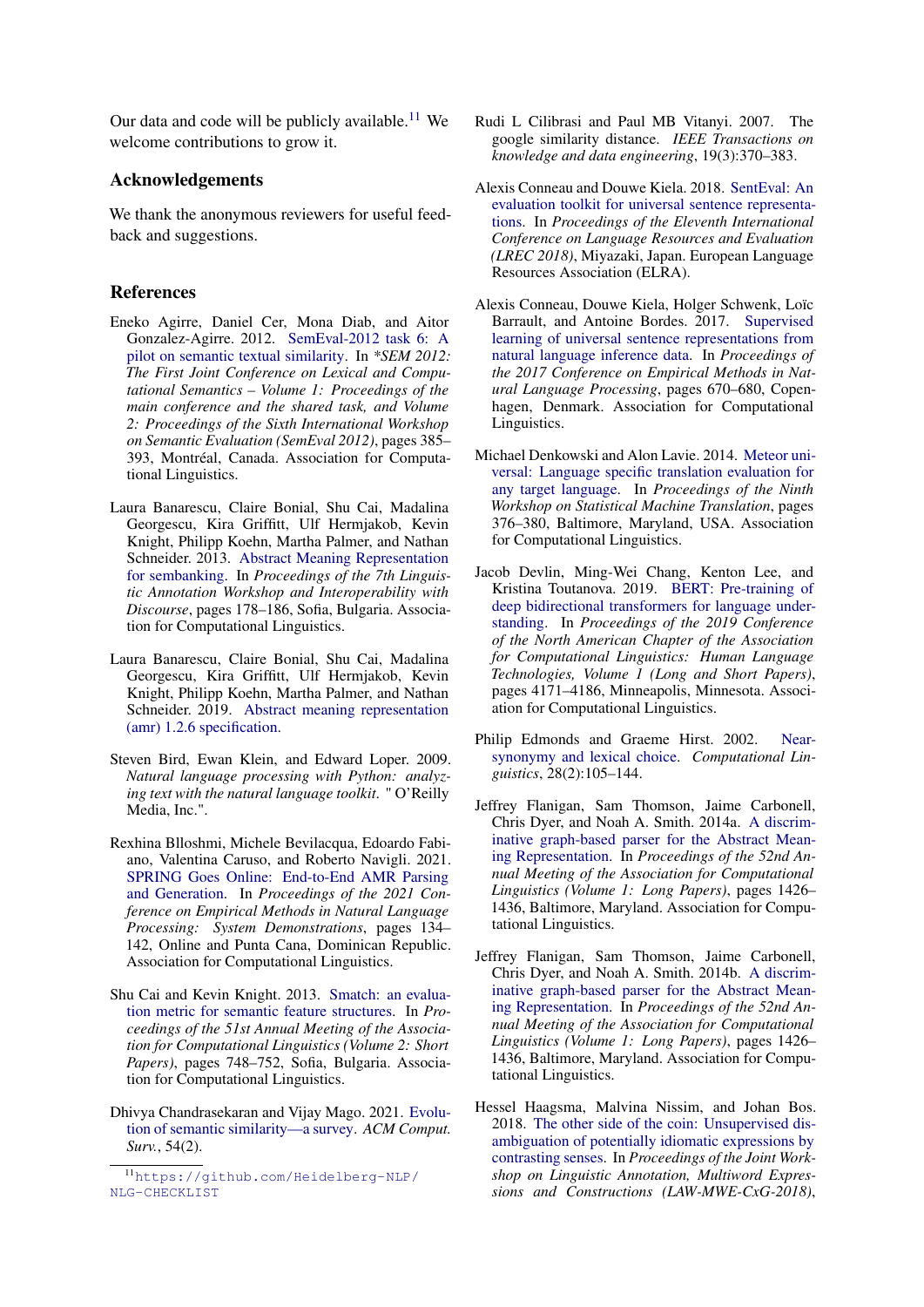pages 178–184, Santa Fe, New Mexico, USA. Association for Computational Linguistics.

- <span id="page-10-0"></span>Ioannis Konstas, Srinivasan Iyer, Mark Yatskar, Yejin Choi, and Luke Zettlemoyer. 2017. [Neural AMR:](https://doi.org/10.18653/v1/P17-1014) [Sequence-to-sequence models for parsing and gener](https://doi.org/10.18653/v1/P17-1014)[ation.](https://doi.org/10.18653/v1/P17-1014) In *Proceedings of the 55th Annual Meeting of the Association for Computational Linguistics (Volume 1: Long Papers)*, pages 146–157, Vancouver, Canada. Association for Computational Linguistics.
- <span id="page-10-11"></span>Alon Lavie and Abhaya Agarwal. 2007. [METEOR: An](https://aclanthology.org/W07-0734) [automatic metric for MT evaluation with high levels](https://aclanthology.org/W07-0734) [of correlation with human judgments.](https://aclanthology.org/W07-0734) In *Proceedings of the Second Workshop on Statistical Machine Translation*, pages 228–231, Prague, Czech Republic. Association for Computational Linguistics.
- <span id="page-10-4"></span>Sabine Lehmann, Stephan Oepen, Sylvie Regnier-Prost, Klaus Netter, Veronika Lux, Judith Klein, Kirsten Falkedal, Frederik Fouvry, Dominique Estival, Eva Dauphin, Herve Compagnion, Judith Baur, Lorna Balkan, and Doug Arnold. 1996. [TSNLP](https://aclanthology.org/C96-2120)  [test suites for natural language processing.](https://aclanthology.org/C96-2120) In *COL-ING 1996 Volume 2: The 16th International Conference on Computational Linguistics*.
- <span id="page-10-1"></span>Emma Manning, Shira Wein, and Nathan Schneider. 2020. [A human evaluation of AMR-to-English gen](https://doi.org/10.18653/v1/2020.coling-main.420)[eration systems.](https://doi.org/10.18653/v1/2020.coling-main.420) In *Proceedings of the 28th International Conference on Computational Linguistics*, pages 4773–4786, Barcelona, Spain (Online). International Committee on Computational Linguistics.
- <span id="page-10-15"></span>Marco Marelli, Stefano Menini, Marco Baroni, Luisa Bentivogli, Raffaella Bernardi, and Roberto Zamparelli. 2014. [A SICK cure for the evaluation of compo](http://www.lrec-conf.org/proceedings/lrec2014/pdf/363_Paper.pdf)[sitional distributional semantic models.](http://www.lrec-conf.org/proceedings/lrec2014/pdf/363_Paper.pdf) In *Proceedings of the Ninth International Conference on Language Resources and Evaluation (LREC'14)*, pages 216–223, Reykjavik, Iceland. European Language Resources Association (ELRA).
- <span id="page-10-9"></span>Jonathan May and Jay Priyadarshi. 2017. [SemEval-](https://doi.org/10.18653/v1/S17-2090)[2017 task 9: Abstract Meaning Representation](https://doi.org/10.18653/v1/S17-2090) parsing and generation. In Proceedings of the [parsing and generation.](https://doi.org/10.18653/v1/S17-2090) *11th International Workshop on Semantic Evaluation (SemEval-2017)*, pages 536–545, Vancouver, Canada. Association for Computational Linguistics.
- <span id="page-10-13"></span>Juri Opitz, Angel Daza, and Anette Frank. 2021. [Weisfeiler-leman in the bamboo: Novel AMR graph](https://doi.org/10.1162/tacl_a_00435) [metrics and a benchmark for AMR graph similarity.](https://doi.org/10.1162/tacl_a_00435) *Transactions of the Association for Computational Linguistics*, 9:1425–1441.
- <span id="page-10-2"></span>Juri Opitz and Anette Frank. 2021. [Towards a decom](https://doi.org/10.18653/v1/2021.eacl-main.129)[posable metric for explainable evaluation of text gen](https://doi.org/10.18653/v1/2021.eacl-main.129)[eration from AMR.](https://doi.org/10.18653/v1/2021.eacl-main.129) In *Proceedings of the 16th Conference of the European Chapter of the Association for Computational Linguistics: Main Volume*, pages 1504–1518, Online. Association for Computational Linguistics.
- <span id="page-10-12"></span>Juri Opitz, Letitia Parcalabescu, and Anette Frank. 2020. [AMR similarity metrics from principles.](https://doi.org/10.1162/tacl_a_00329) *Transactions of the Association for Computational Linguistics*, 8:522–538.
- <span id="page-10-5"></span>Kishore Papineni, Salim Roukos, Todd Ward, and Wei-Jing Zhu. 2002. [Bleu: a method for automatic eval](https://doi.org/10.3115/1073083.1073135)[uation of machine translation.](https://doi.org/10.3115/1073083.1073135) In *Proceedings of the 40th Annual Meeting of the Association for Computational Linguistics*, pages 311–318, Philadelphia, Pennsylvania, USA. Association for Computational Linguistics.
- <span id="page-10-17"></span>Jeffrey Pennington, Richard Socher, and Christopher Manning. 2014. [GloVe: Global vectors for word](https://doi.org/10.3115/v1/D14-1162) [representation.](https://doi.org/10.3115/v1/D14-1162) In *Proceedings of the 2014 Conference on Empirical Methods in Natural Language Processing (EMNLP)*, pages 1532–1543, Doha, Qatar. Association for Computational Linguistics.
- <span id="page-10-8"></span>Alexander Popov. 2017. [Word sense disambiguation](https://doi.org/10.26615/issn.1314-9156.2017_004) [with recurrent neural networks.](https://doi.org/10.26615/issn.1314-9156.2017_004) In *Proceedings of the Student Research Workshop Associated with RANLP 2017*, pages 25–34, Varna. INCOMA Ltd.
- <span id="page-10-6"></span>Maja Popović. 2015. [chrF: character n-gram F-score](https://doi.org/10.18653/v1/W15-3049) [for automatic MT evaluation.](https://doi.org/10.18653/v1/W15-3049) In *Proceedings of the Tenth Workshop on Statistical Machine Translation*, pages 392–395, Lisbon, Portugal. Association for Computational Linguistics.
- <span id="page-10-7"></span>Maja Popović. 2016. [chrF deconstructed: beta param](https://doi.org/10.18653/v1/W16-2341)[eters and n-gram weights.](https://doi.org/10.18653/v1/W16-2341) In *Proceedings of the First Conference on Machine Translation: Volume 2, Shared Task Papers*, pages 499–504, Berlin, Germany. Association for Computational Linguistics.
- <span id="page-10-14"></span>Colin Raffel, Noam Shazeer, Adam Roberts, Katherine Lee, Sharan Narang, Michael Matena, Yanqi Zhou, Wei Li, and Peter J. Liu. 2019. [Exploring the limits](http://arxiv.org/abs/1910.10683) [of transfer learning with a unified text-to-text trans](http://arxiv.org/abs/1910.10683)[former.](http://arxiv.org/abs/1910.10683) *CoRR*, abs/1910.10683.
- <span id="page-10-10"></span>Nils Reimers and Iryna Gurevych. 2019. [Sentence-](https://doi.org/10.18653/v1/D19-1410)[BERT: Sentence embeddings using Siamese BERT](https://doi.org/10.18653/v1/D19-1410)[networks.](https://doi.org/10.18653/v1/D19-1410) In *Proceedings of the 2019 Conference on Empirical Methods in Natural Language Processing and the 9th International Joint Conference on Natural Language Processing (EMNLP-IJCNLP)*, pages 3982–3992, Hong Kong, China. Association for Computational Linguistics.
- <span id="page-10-3"></span>Marco Tulio Ribeiro, Tongshuang Wu, Carlos Guestrin, and Sameer Singh. 2020. [Beyond accuracy: Be](https://doi.org/10.18653/v1/2020.acl-main.442)[havioral testing of NLP models with CheckList.](https://doi.org/10.18653/v1/2020.acl-main.442) In *Proceedings of the 58th Annual Meeting of the Association for Computational Linguistics*, pages 4902– 4912, Online. Association for Computational Linguistics.
- <span id="page-10-16"></span>Igor Samenko, Alexey Tikhonov, and Ivan P. Yamshchikov. 2020. [Synonyms and antonyms: Em](http://arxiv.org/abs/2004.12835)[bedded conflict.](http://arxiv.org/abs/2004.12835) arXiv:2004.12835.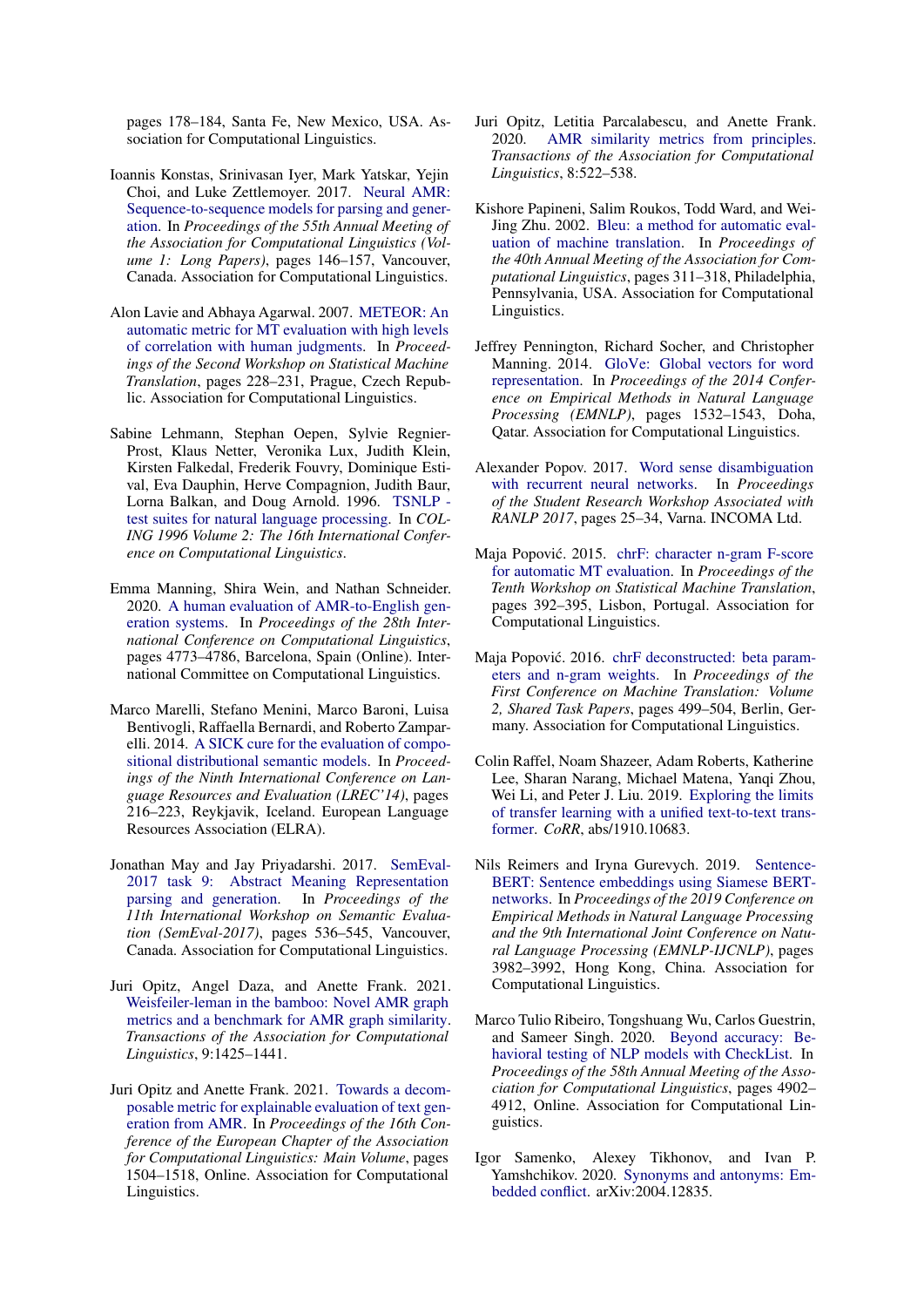- <span id="page-11-0"></span>Linfeng Song, Yue Zhang, Zhiguo Wang, and Daniel Gildea. 2018. [A graph-to-sequence model for AMR](https://doi.org/10.18653/v1/P18-1150)[to-text generation.](https://doi.org/10.18653/v1/P18-1150) In *Proceedings of the 56th Annual Meeting of the Association for Computational Linguistics (Volume 1: Long Papers)*, pages 1616– 1626, Melbourne, Australia. Association for Computational Linguistics.
- <span id="page-11-7"></span>Caroline Sporleder and Linlin Li. 2009. [Unsupervised](https://aclanthology.org/E09-1086) [recognition of literal and non-literal use of idiomatic](https://aclanthology.org/E09-1086) [expressions.](https://aclanthology.org/E09-1086) In *Proceedings of the 12th Conference of the European Chapter of the ACL (EACL 2009)*, pages 754–762, Athens, Greece. Association for Computational Linguistics.
- <span id="page-11-4"></span>Miloš Stanojevic, Amir Kamran, Philipp Koehn, and ´ Ondřej Bojar. 2015. [Results of the WMT15 met](https://doi.org/10.18653/v1/W15-3031)[rics shared task.](https://doi.org/10.18653/v1/W15-3031) In *Proceedings of the Tenth Workshop on Statistical Machine Translation*, pages 256– 273, Lisbon, Portugal. Association for Computational Linguistics.
- <span id="page-11-1"></span>Tianming Wang, Xiaojun Wan, and Hanqi Jin. 2020. [AMR-to-text generation with graph transformer.](https://doi.org/10.1162/tacl_a_00297) *Transactions of the Association for Computational Linguistics*, 8:19–33.
- <span id="page-11-5"></span>Tongshuang Wu, Marco Tulio Ribeiro, Jeffrey Heer, and Daniel Weld. 2019. [Errudite: Scalable, repro](https://doi.org/10.18653/v1/P19-1073)[ducible, and testable error analysis.](https://doi.org/10.18653/v1/P19-1073) In *Proceedings of the 57th Annual Meeting of the Association for Computational Linguistics*, pages 747–763, Florence, Italy. Association for Computational Linguistics.
- <span id="page-11-8"></span>Yijun Xiao and William Yang Wang. 2021. [On halluci](https://doi.org/10.18653/v1/2021.eacl-main.236)[nation and predictive uncertainty in conditional lan](https://doi.org/10.18653/v1/2021.eacl-main.236)[guage generation.](https://doi.org/10.18653/v1/2021.eacl-main.236) In *Proceedings of the 16th Conference of the European Chapter of the Association for Computational Linguistics: Main Volume*, pages 2734–2744, Online. Association for Computational Linguistics.
- <span id="page-11-2"></span>Tianyi Zhang, Varsha Kishore, Felix Wu, Kilian Q. Weinberger, and Yoav Artzi. 2020. BERTScore: Evaluating Text Generation with BERT. In *Proceedings of the Eighth International Conference on Learning Representations (ICLR)*.
- <span id="page-11-3"></span>Wei Zhao, Maxime Peyrard, Fei Liu, Yang Gao, Christian M. Meyer, and Steffen Eger. 2019. [MoverScore:](https://doi.org/10.18653/v1/D19-1053) [Text generation evaluating with contextualized em](https://doi.org/10.18653/v1/D19-1053)[beddings and earth mover distance.](https://doi.org/10.18653/v1/D19-1053) In *Proceedings of the 2019 Conference on Empirical Methods in Natural Language Processing and the 9th International Joint Conference on Natural Language Processing (EMNLP-IJCNLP)*, pages 563–578, Hong Kong, China. Association for Computational Linguistics.

# A Appendix

#### <span id="page-11-6"></span>A.1 *CheckList*'s functionalities and resources

As described in [§3.1,](#page-2-4) *CheckList* contains the selected sentence pairs as well as the corresponding

AMR structures and their human score grouped by linguistic phenomena in json format. It further includes the assigned scores for the test instances as well as code to run the implementation for the following metrics:

- BLEU
- Meteor
- $\cdot$  chrF++
- BERTScore
- SMATCH
- $S^2$ MATCH
- WLK
- WWLK

Output. The *CheckList* can be run from the command line, printing an overview of the data used, accompanied by statistics concerning human judgement for each phenomenon. These statistics include the mean, median, standard deviation and standard error of the human scores. Finally, it will output tables displaying the overall results of the *CheckList* (hereby, we use the evaluation measures that were also applied in the paper). If a metric were to be tested, it would furthermore print the correlation of that metric with the others in decreasing order.

The results for the phenomena are summarized in individual text files. These files once more list the statistics about the human score and then display the average scores of all metrics for that very phenomenon. Finally, each test case is listed, including the sentences as well as their AMR structures and the scores assigned to it by the metrics and the annotator.

# <span id="page-11-10"></span>A.2 STS Results

Table [7](#page-11-9) and [8](#page-12-4) and Fig. [5](#page-12-5) demonstrate the results on the test cases selected from the STS data set. Table [9](#page-14-5) shows a summary of metrics yielding Best and 2nd Best Results.

<span id="page-11-9"></span>

|                                        | Article          | Aspect           | Co-Hyponymy      | Hyponymy         | Omission         | Overall          |
|----------------------------------------|------------------|------------------|------------------|------------------|------------------|------------------|
| Ann. Score                             | 0.967            | 1.0              | 0.282            | 0.647            | 0.77             | 0.647            |
| <b>BLEU</b>                            | $0.358 \pm 0.61$ | $0.155 + 0.84$   | $0.674 + 0.48$   | $0.58 \pm 0.2$   | $0.508 + 0.27$   | $0.503 \pm 0.45$ |
| $chrF++$                               | $0.661 \pm 0.31$ | $0.521 + 0.48$   | $0.661 \pm 0.39$ | $0.683 \pm 0.12$ | $0.707 + 0.14$   | $0.654 + 0.29$   |
| Meteor                                 | $0.385 \pm 0.58$ | $0.557 + 0.44$   | $0.313 \pm 0.2$  | $0.462 \pm 0.3$  | $0.407 \pm 0.36$ | $0.408 + 0.33$   |
| <b>BERTScore</b>                       | $0.863 + 0.1$    | $0.824 + 0.18$   | $0.838 \pm 0.56$ | $0.761 \pm 0.12$ | $0.801 + 0.07$   | $0.816 + 0.26$   |
| $S^2$ MATCH                            | $1.0 + 0.03$     | $1.0 \pm 0.0$    | $0.779 \pm 0.5$  | $0.737 + 0.13$   | $0.785 \pm 0.09$ | $0.83 + 0.21$    |
| <b>SMATCH</b>                          | $1.0 \pm 0.03$   | $1.0 \pm 0.0$    | $0.779 \pm 0.5$  | $0.737 \pm 0.13$ | $0.785 \pm 0.09$ | $0.83 + 0.21$    |
| WLK                                    | $1.0 + 0.03$     | $1.0 + 0.0$      | $0.459 \pm 0.25$ | $0.426 + 0.23$   | $0.733 + 0.11$   | $0.659 + 0.15$   |
| <b>WWLK</b>                            | $1.0 \pm 0.03$   | $1.0 \pm 0.0$    | $0.689 \pm 0.41$ | $0.587 \pm 0.1$  | $0.612 \pm 0.19$ | $0.732 \pm 0.2$  |
| GRACO <sub>ol</sub>                    | $1.0 \pm 0.03$   | $0.859 + 0.14$   | $0.936 + 0.65$   | $0.963 + 0.32$   | $0.957 + 0.19$   | $0.94 + 0.34$    |
| GRACO <sub>ol</sub> <sup>reduced</sup> | $1.0 \pm 0.03$   | $0.875 \pm 0.12$ | $0.924 + 0.64$   | $0.949 \pm 0.3$  | $0.322 \pm 0.45$ | $0.782 \pm 0.39$ |
| GRACO                                  | $0.978 \pm 0.05$ | $0.876 + 0.12$   | $0.969 \pm 0.69$ | $0.949 + 0.3$    | $0.961 + 0.19$   | $0.949 + 0.35$   |
| $GRACo^{reduced}$                      | $1.0 \pm 0.03$   | $0.904 \pm 0.1$  | $0.957 \pm 0.67$ | $0.939 \pm 0.29$ | $0.51 \pm 0.26$  | $0.841 \pm 0.35$ |

Table 7: Avg. normalized score & mean abs. deviation (most indicative, lower is better) from human score for STS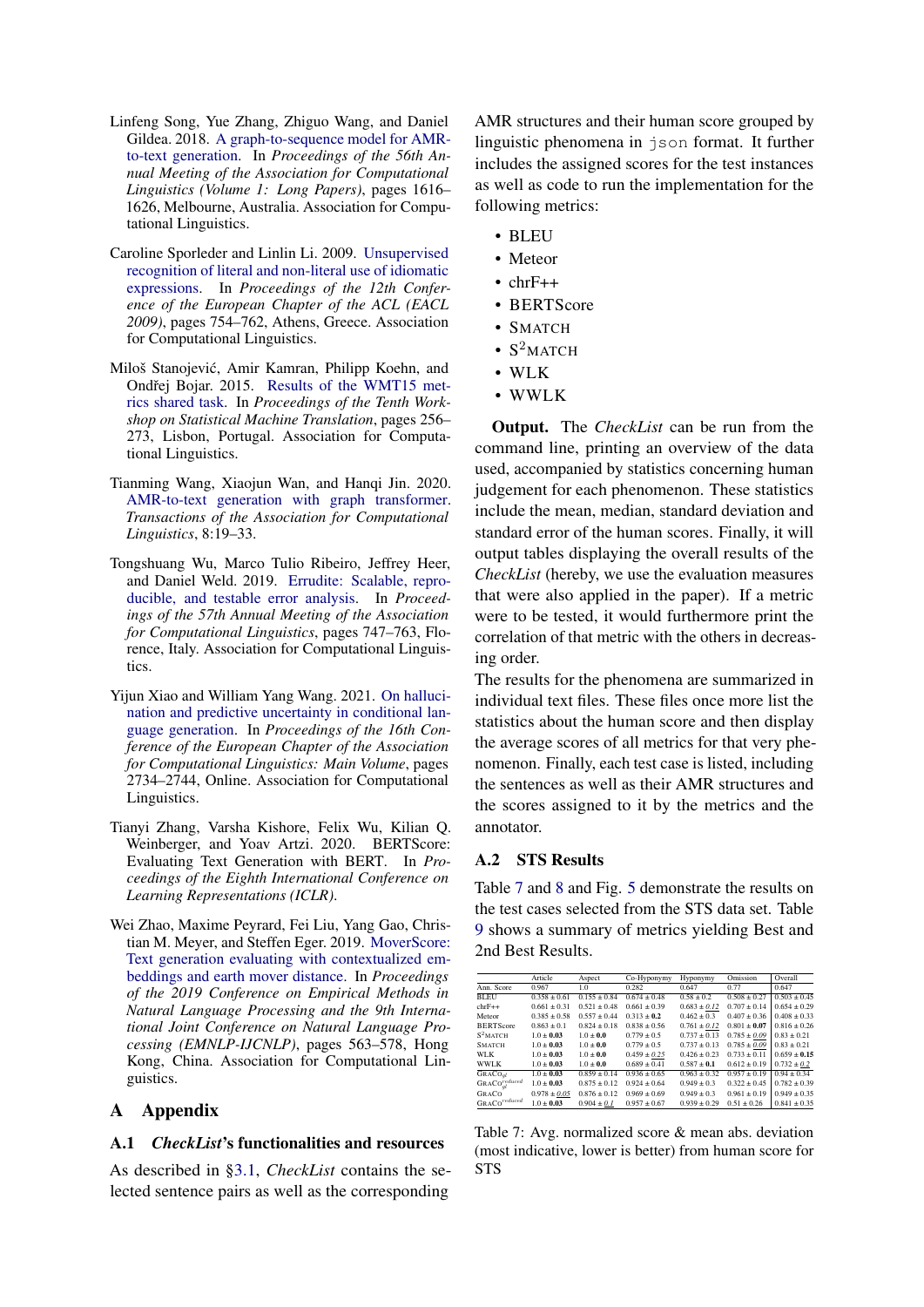<span id="page-12-4"></span>

|                              | Article | Aspect | Co-Hyponymy | Hyponym | Omission | Overall |
|------------------------------|---------|--------|-------------|---------|----------|---------|
| <b>BLEU</b>                  | 0.389   | 0.52   | 0.17        | 0.504   | 0.573    | 0.218   |
| $chrF++$                     | 0.611   | 0.1    | 0.68        | 0.653   | 0.511    | 0.403   |
| Meteor                       | 0.556   | 0.22   | 0.35        | 0.636   | 0.52     | 0.625   |
| <b>BERTScore</b>             | 0.722   | 0.1    | 0.75        | 0.785   | 0.689    | 0.537   |
| <b>SMATCH</b>                | 0.333   | 1      | 0.305       | 0.603   | 0.591    | 0.682   |
| $S^2$ MATCH                  | 0.333   | 1      | 0.305       | 0.603   | 0.591    | 0.682   |
| WLK                          | 0.333   | 1      | 0.32        | 0.603   | 0.582    | 0.748   |
| <b>WWLK</b>                  | 0.333   | 1      | 0.67        | 0.769   | 0.582    | 0.712   |
| GRACO <sub>ql</sub>          | 0.333   | 0.1    | 0.655       | 0.62    | 0.316    | 0.579   |
| ${\sf GRACo}_{gl}^{reduced}$ | 0.333   | 0.1    | 0.665       | 0.587   | 0.538    | 0.52    |
| GRACO                        | 0.278   | 0.1    | 0.36        | 0.554   | 0.493    | 0.417   |
| GRACO <sup>reduced</sup>     | 0.333   | 0.1    | 0.36        | 0.669   | 0.689    | 0.443   |

<span id="page-12-5"></span>Table 8: Pairwise ranking scores for the STS test cases



Figure 5: Spearman's rho correlation between metric and human scores for STS. *Aspect* is not included since all annotated scores are 1.

#### A.3 Experimental Settings

### A.3.1 Generating sentences from the *Little Prince* AMR corpus.

We investigated sentences generated from AMRs from the 'Little Prince Corpus'[12](#page-12-6) using the AMRto-text system of [Song et al.](#page-11-0) [\(2018\)](#page-11-0). We used their pretrained *G2S\_silver\_2m* model and validated it on test data from [Song et al.](#page-11-0) [\(2018\)](#page-11-0), with a difference of -0.35 points BLEU score. For the 'Little Prince', consisting of 1,562 sentences, we obtained a BLEU score of 13.5.

#### <span id="page-12-3"></span>A.3.2 Data Statistics

The following figures show the distribution of the human human scores in the *CheckList* for the individual linguistic phenomena. SICK and STS are displayed separately.

Fig. [7](#page-13-0) further displays the sentence length distribution for SICK and STS.

#### <span id="page-12-2"></span>A.3.3 Implementation details of metrics

Here, we list the hyperparameters and libraries employed for the metrics used in the CheckList.

For the text-based metrics, we employ NLTK's implementation for BLEU, where we add the method4 smoothing function [\(Bird et al.,](#page-9-13) [2009\)](#page-9-13)<sup>[13](#page-12-7)</sup>; for chrF++ use the sentence-level implementation by Popović [\(2015\)](#page-10-6), and for **Meteor** the Version 1.5 implementation by [Denkowski and Lavie](#page-9-14) [\(2014\)](#page-9-14).

For [Zhang et al.](#page-11-2) [\(2020\)](#page-11-2)'s embedding-based metric BERTScore, we employ the implementation provided by Huggingface<sup>[14](#page-12-8)</sup>.

As for graph-based metrics, we made use of the implementations of SMATCH and the refined S<sup>2</sup>MATCH provided by [Opitz et al.](#page-10-12) [\(2020\)](#page-10-12). For  $S<sup>2</sup>$ MATCH we defined a cut-off threshold of 0.9, so that only concepts with a cosine similarity above that threshold would be granted a soft match. Further, the coefficient by which the similarity of differing senses is multiplied was set to 0.95.

For WLK and WWLK we employ the implementation by [Opitz et al.](#page-10-13) [\(2021\)](#page-10-13) without any additional hyperparameters.

For the implementation of the GRACO, we used the AMR Alignment tool from JAMR [\(Flanigan](#page-9-15) [et al.,](#page-9-15) [2014b\)](#page-9-15) to align words from the sentence with concepts in the AMR structure. For concepts that have been successfully aligned, we experimented with contextualized BERT word embeddings, for which we use the bert-large-uncased model with a dimensionality of 1024 [\(Devlin et al.,](#page-9-16) [2019\)](#page-9-16), and 300 dimensional pretrained GloVe word embeddings [\(Pennington et al.,](#page-10-17) [2014\)](#page-10-17). In case GloVe may not have seen some inflected word, the embedding of its lemma will be used instead (the lemmata are obtained using the spacy lemmatizer and the en\_core\_web\_sm model). If neither the token nor its lemma is contained in the vocabulary, we generate a zero vector representing an unknown token.

For standardization, given a metric predicts  $s = \{s_1, \ldots s_n\}$ , where *n* is the size of the data, we define the standardized score for an example i as  $s_i' = \frac{s_i - mean(s)}{std(s)}$  $\frac{-mean(s)}{std(s)}$ . Given s as above, the normalized score for an example  $i$  is defined as  $s_i' =$  $s_i - min(s)$  $\frac{s_i - m m(s)}{max(s) - min(s)}$ .

#### <span id="page-12-0"></span>A.4 Phenomena

#### <span id="page-12-1"></span>A.4.1 Negation

We display two types of negation. In Fig. [10](#page-14-0) the whole sentence is negated since polarity is attached to the matrix verb. Fig. [11](#page-14-1) shows an AMR where only one constituent in a coordinated sentence is negated.

<span id="page-12-7"></span><span id="page-12-6"></span><sup>12</sup><https://amr.isi.edu/download.html>

<sup>13</sup>[https://www.nltk.org/\\_modules/nltk/](https://www.nltk.org/_modules/nltk/translate/bleu_score.html) [translate/bleu\\_score.html](https://www.nltk.org/_modules/nltk/translate/bleu_score.html)

<span id="page-12-8"></span><sup>14</sup>[https://huggingface.co/metrics/](https://huggingface.co/metrics/bertscore) [bertscore](https://huggingface.co/metrics/bertscore)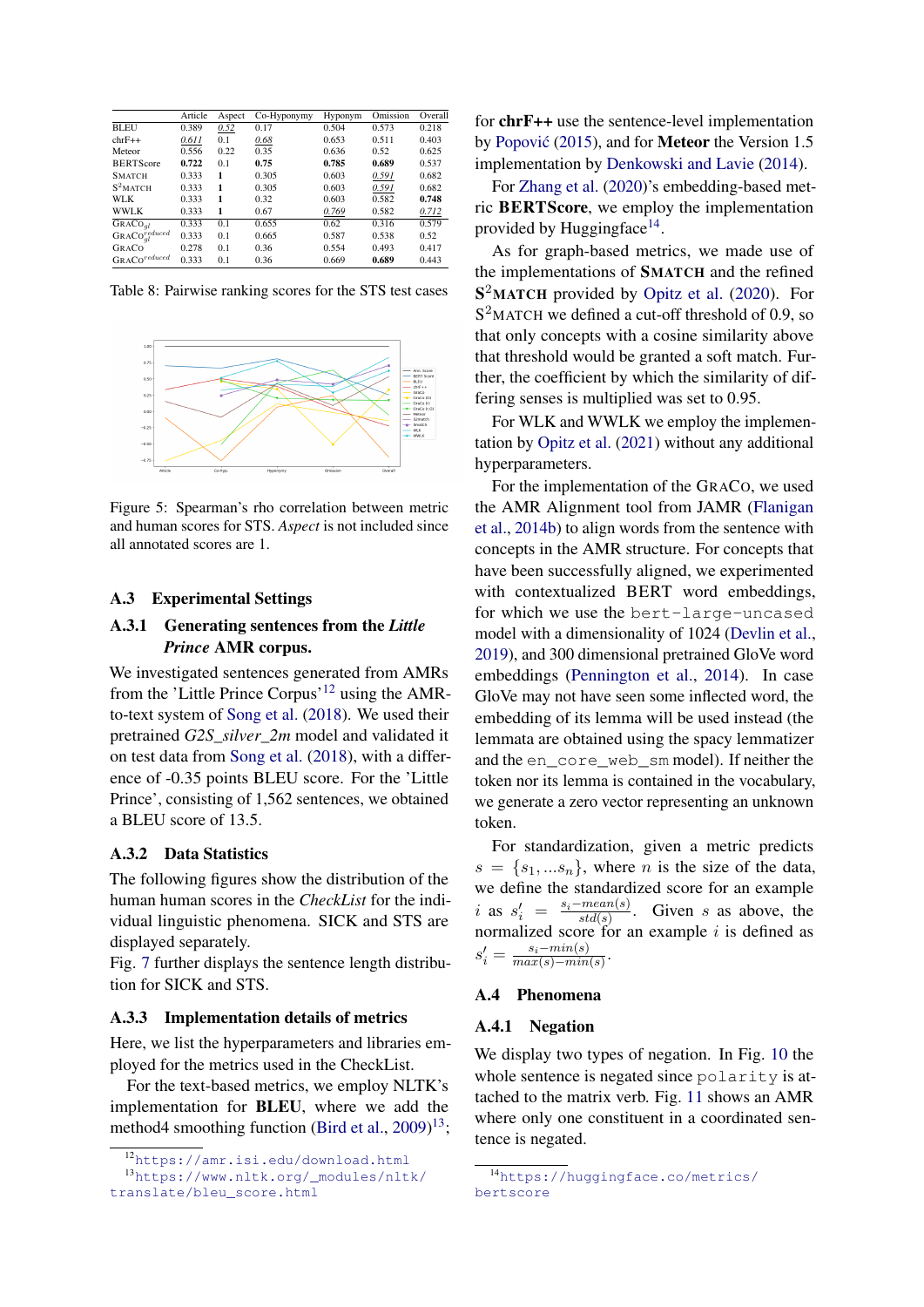

Figure 6: Score distribution for the test cases in the *CheckList* (green) grouped by SICK (left) and STS (right) test cases alongside the distribution of the whole datasets (grey)

<span id="page-13-0"></span>

Figure 7: Sentence length distribution for the test cases in the *CheckList* grouped by SICK (left) and STS (right) test cases



Figure 8: Score distributions for SICK per phenomenon: top: a.) Negation, b. Omission, c. Passive, d. Sem. Roles, e. subord. Clauses; bottom: f. Antonymy, g. Article, h. Hymonymy, i. Co-Hyponymy, j. Partial Synonymy.



Figure 9: Score distributions for STS per phenomenon: b. Omission, g. Article, h. Hymonymy, i. Co-Hyponymy.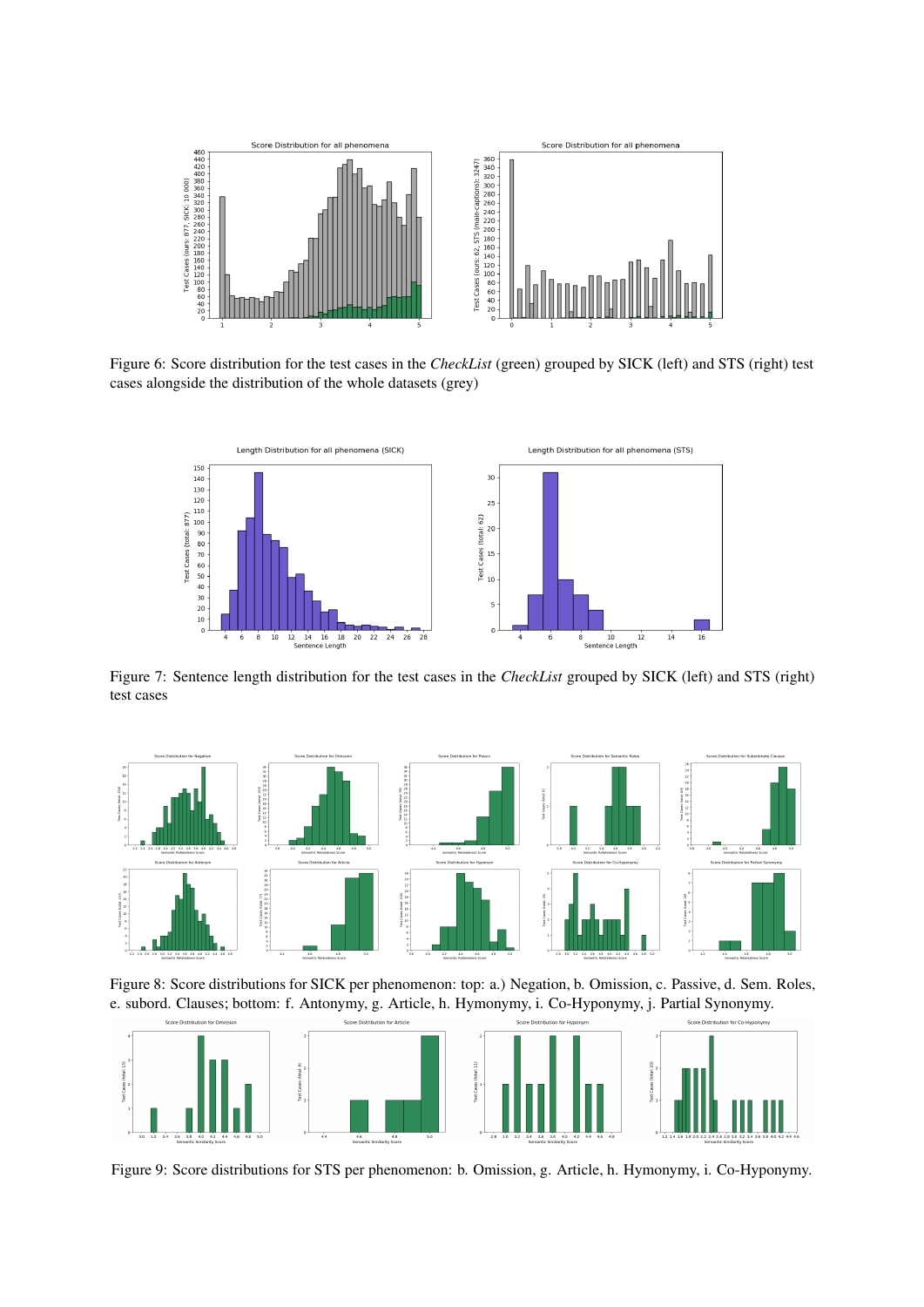<span id="page-14-5"></span>

|                                     | <b>Best</b> & 2nd Best Ranking Scores    | <b>Best</b> & 2nd Best MAD       | <b>Highest &amp; 2nd Highest Correlation w/ Human</b> |
|-------------------------------------|------------------------------------------|----------------------------------|-------------------------------------------------------|
| <b>BLEU</b>                         | Aspect                                   |                                  |                                                       |
| $chrF++$                            | Co-Hyponymy, Article                     | Hyponymy                         | Article                                               |
| Meteor                              |                                          | Co-Hyponymy                      |                                                       |
| <b>BERTSc</b>                       | Hyponymy, Co-Hyponymy, Article, Omission | <b>Omission</b> , Hyponymy       | Hyponymy, Article, Co-Hyponymy, Omission              |
| <b>SMATCH</b>                       | <b>Aspect, Omission</b>                  | Aspect, Article, Omission        | Omission                                              |
| $S^2$ MATCH                         | <b>Aspect, Omission</b>                  | Aspect, Article, Omission        | Omission                                              |
| <b>WLK</b>                          | Aspect                                   | Aspect, Article, Co-Hyponymy     |                                                       |
| <b>WWLK</b>                         | Aspect, Hyponymy                         | <b>Aspect, Article, Hyponymy</b> | Hyponymy, Co-Hyponymy                                 |
| GRACO <sub>alo</sub>                |                                          | Article                          |                                                       |
| GraCo <sub>qlo</sub> <sup>red</sup> |                                          | Article                          |                                                       |
| GRACO                               |                                          | Article                          |                                                       |
| GraCo <sup>red</sup>                | <b>Omission</b>                          | Article, Aspect                  |                                                       |

Table 9: Overview over Best and 2nd Best Metric Performances in Ranking Score, MAD and Corr. to Human Scores for the STS dataset.

| constructional      | lexical          | <b>SICK</b> | <b>STS</b> | <b>SICK</b> | <b>STS</b> |
|---------------------|------------------|-------------|------------|-------------|------------|
| Negation            |                  | 156         | -          |             |            |
| Omission            |                  | 155         | 15         |             |            |
| Passive             |                  | 78          | ٠          |             |            |
| Aspect              |                  |             | 10         |             |            |
| Semantic Roles      |                  | 8           | -          |             |            |
| Subordinate Clauses |                  | 69          |            |             |            |
|                     | Antonymy         |             |            | 157         |            |
|                     | Article          |             |            | 77          | 6          |
|                     | Hyponymy         |             |            | 116         | 11         |
|                     | Co-Hyponymy      |             |            | 35          | 20         |
|                     | Partial Synonymy |             |            | 26          | -          |
|                     |                  | 466         | 25         | 411         | 37         |
| Overall             |                  |             |            | 877         | 62         |

Table 10: Number of SICK and STS test cases grouped by linguistic phenomena

```
(xv0 / exercise-01
  :ARG0 (xv1 / man)
  :polarity - )
```
Figure 10: AMR for the sentence *The man is not doing excercises.* Semantic relatedness score: 3.8

```
(xv0 / and
  :op1 (xv1 / walk-01
         :ARG0 (xv3 / child))
   :op2 (xv2 / pull-up-07
         :ARG1 (xv5 / jeep-01)
         :polarity - )
```
Figure 11: AMR for the sentence *A child is walking and a jeep is not pulling up.* Semantic relatedness score: 3.5

### <span id="page-14-2"></span>A.4.2 Omission and Hallucination

Fig. [13](#page-15-0) demonstrates the AMR of the sentence *The man is cautiously operating a stenograph*. The adverb is realized by the use of the role :manner. The sentence *The man is operating a stenograph* would look the same, except that the red-colored branch would not exist. Since concepts can be described in various ways, some words may be represented by more than one branch which would lead to more than two triples that don't have a counterpart. The omission of a prepositional phrase often resembles the omission of adjectives or adverbs, especially for phrases that can be realized by socalled "none-core-roles" such as destination, location or medium, hence, within one branch. As described in section A.3, prepositions, however, can be realized in various ways. The omission of a prepositional expression might therefore concern only one branch, but can also concern multiple branches like in Fig. [14.](#page-15-5)

# A.4.3 Passive

Since AMR aims to capture the events of a sentence and not necessarily its *point of view*, AMR structures of an active-passive sentence pair do not differ at all.

### <span id="page-14-3"></span>A.4.4 Semantic and Syntactic Role Switch

The AMRs in Fig. [15](#page-15-1) show that semantic and syntactic role switch is expressed by switching the :ARG roles. This results in the pair of AMRs differing in two triples.

### <span id="page-14-4"></span>A.4.5 Subordinate Clauses

In [§4.1](#page-4-3) we already discussed *inverse roles* for relative clauses when the relativizer is dependet on a verb. For attributive adjectives on the other hand, AMR structures should look the same. This is demonstrated by the AMR representations for *A black bird is sitting on a dead tree* and *A bird, which is black, is sitting on a dead tree* in Fig. [16.](#page-15-6) Fig. [12](#page-15-2) displays a sentence pair featuring a noun compound expansion.

#### A.4.6 Article

[Banarescu et al.](#page-9-0) [\(2013\)](#page-9-0) specifically state that "AMR does not represent inflectional morphology for tense and number, and [...] omits articles".